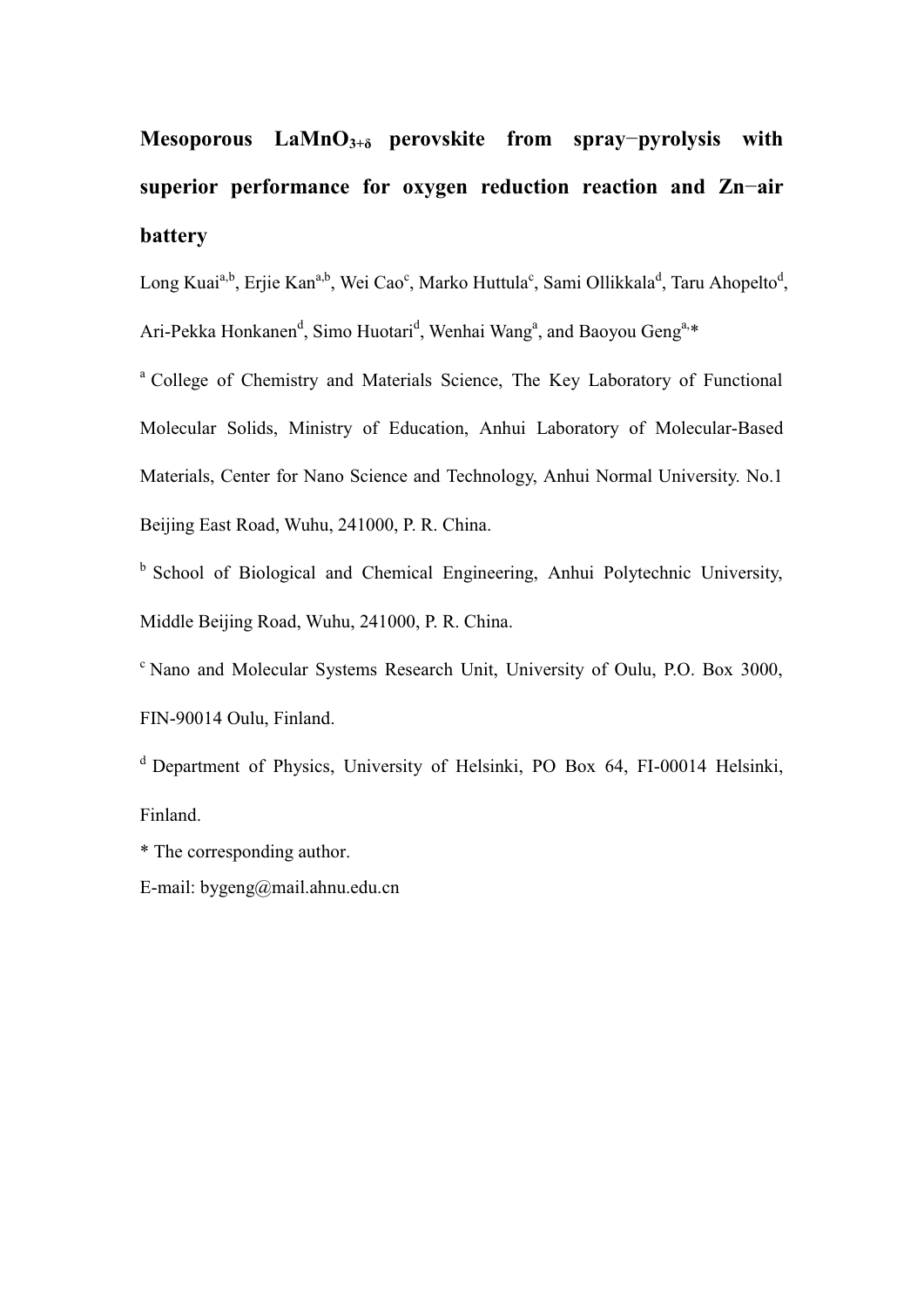## **Abstract**

Oxygen reduction reaction (ORR) is the key reaction to the efficiency of various electrochemical energy devices. This work reported a non-precious mesoporous  $\text{LaMnO}_{3+\delta}$  perovskite for ORR with remarkable activity by a facile aerosol-spray assisted approach. The mesoporous  $\text{LAMnO}_{3+\delta}$  shows 3.1 times' activity (at 0.9 V vs.  $RHE$ ) of LaMnO<sub>3</sub> obtained from co-precipitation method (LMO-CP). Confirmed by XANES, XPS and BET characterizations, the surface Mn state and high surface area is the source to the notably enhanced activity. The study of Zn-air batteries device further confirmed that the Pt/C comparable performance in the practical devices of the obtained mesoporous LaMnO<sub>3+8</sub> catalyst, where the power density at 200 mA/cm<sup>2</sup> is only 2.1% lower than the battery with same-loaded Pt/C catalyst. Therefore, the high mass activity and low-cost of Mn/La may make  $\text{LaMnO}_{3+\delta}$  further approach to the application of electrochemical devices.

**Keywords:** LaMnO<sub>3+ $\delta$ </sub>; mesoporous; oxidation state; oxygen reduction reaction; Zn-air battery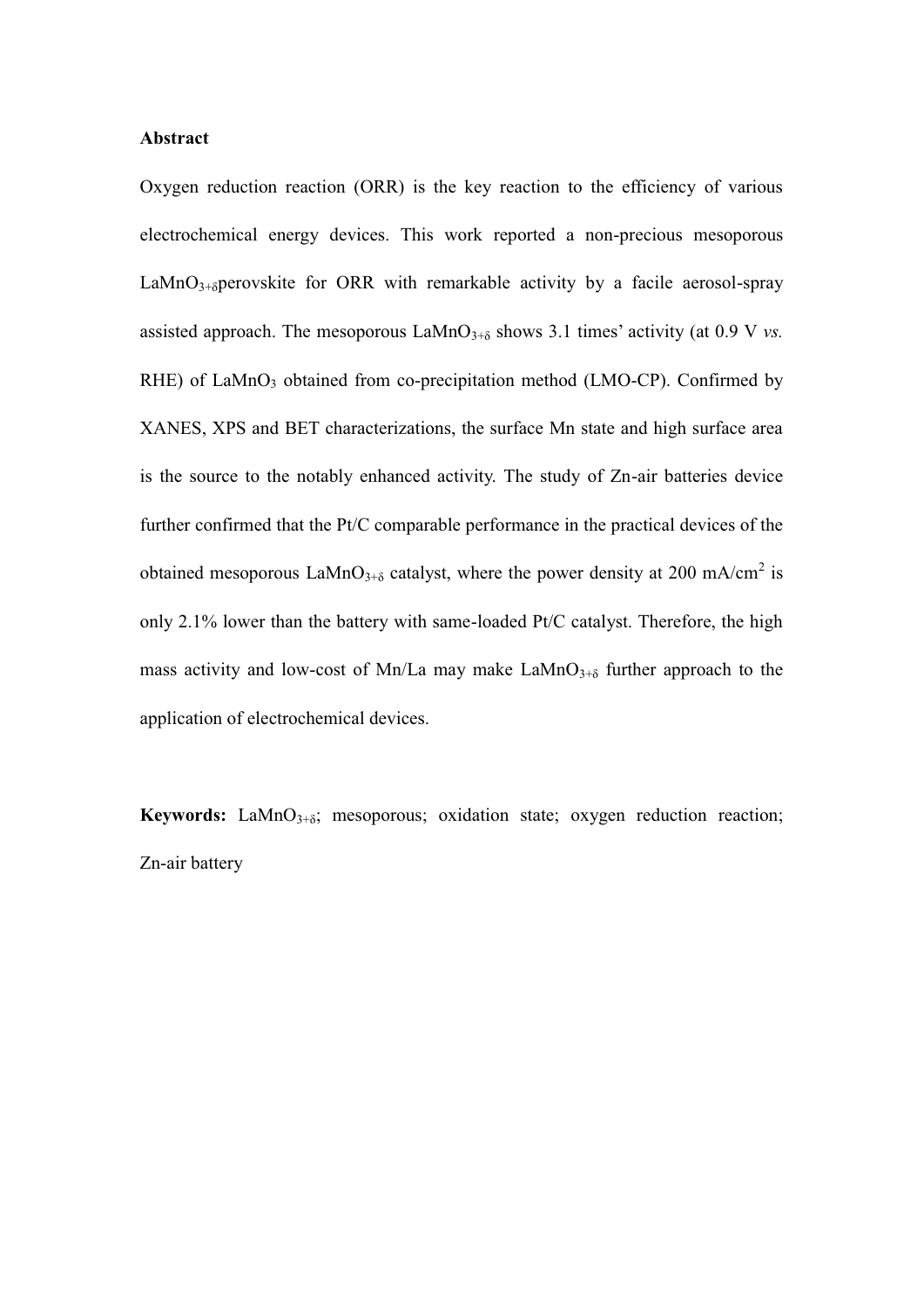## **1. Introduction**

Driven by the increasing environment and energy problems, people have been interested in the sustainable and green power sources[1,2]. Due to the environment-friendly power generation form and high energy/power density, the electrochemical energy devices, such as polymer electrolyte membrane fuel cells and rechargeable metal-air batteries, have attracted the widespread attention of scientists[3,4]. Oxygen reduction reaction (ORR), the cathodic process of electrochemical energy cells, determines the overall device performance due to its sluggish 4e pathway and high reaction barriers[5-7]. In general, the precious Pt group (PG) catalysts are demanded to obtain high ORR kinetics[8,9]. Limited by their high-cost and ultra-low earth-abundance, the scientists are therefore trying best to search cheap catalysts with performance approaching to PG catalysts, and many excellent candidates have been investigated. Typically, heteroatom-doped carbon nanomaterials[10-14], metal oxides/N-rGO hybrids[15-17], transition metal carbide/heteroatom-doped carbon[18,19], and perovskites[20-27] have been extensively studied during the recent years.

Among the non-Pt group (NPG) catalysts, perovskites  $(ABO<sub>3</sub>)$  with high conductivity have been paid extra-attention since they were found to possess excellent intrinsic activity for oxygencatalysis[22,28], typically for  $\text{LaMnO}_{3+\delta}$  that has the currently most comparable intrinsic activity to the commercial Pt/C catalyst. It is well known that the appratent ORR activity of  $\text{LaMnO}_{3+\delta}$  is highly sensitive to the preparation method relative to both the state of Mn and specific surface area[26-28].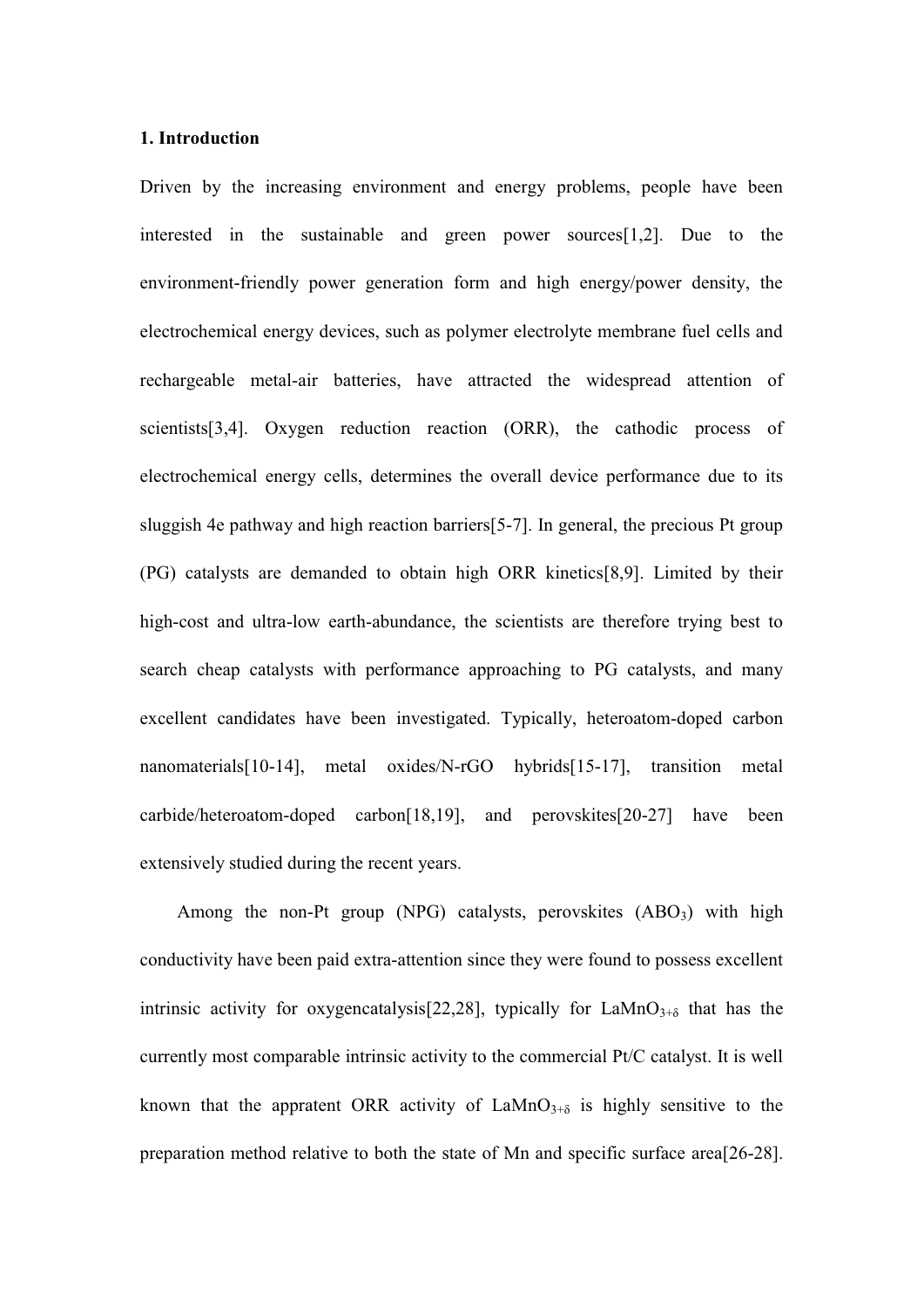For example, the conventional solid-state reaction with high reaction temperature always leads to the particles' size as large as hundreds of nanometers $[28-32]$ , which displays a inferior appratent activity less than 1.0 A/g (at 0.9 V *vs.* RHE) although the materials have a high intristine activity. Besides, other routes like co-precipitation method has been developed to efficiently prepare perovskite nanoparticles with surface area of  $5{\sim}30 \text{ m}^2/\text{g}$ [33,34], unfortunately, the products are mainly lower-active phase and the appratent activity also presents low level. Acturally, the appratent activity of LaMnO<sub>3+ $\delta$ </sub> catalysts is still far from the commercial Pt/C level. Therefore, it is still desirable to prepare nanosized  $\text{LaMnO}_{3+\delta}$  with preferred phase for high efficiency ORR.

In this work, we presented a mesoporous  $\text{LaMnO}_{3+\delta}$  catalyst with commercial Pt/C comparable performance by an efficient nitrate spray-pyrolysis method (NSPM). The as-obtained meoporous  $\text{LaMnO}_{3+\delta}$  shows a preferred rhombohedral phase with dominant surface Mn<sup>4+</sup> and high specific surface area of 24.8 m<sup>2</sup>/g, which contributes 3.1 timesactivity of the LaMnO<sub>3</sub>nanoparticles prepared by co-precipitation (LMO-CP). The study of Zn-air batteries device further confirmed that the Pt/C comparable performance in the practical devices of the mesoporous  $\text{LaMnO}_{3+\delta}$  catalyst. Therefore, as an excellent NPG catalysts for ORR, the high activity and low-cost of Mn/La may make mesoporous  $\text{LaMnO}_{3+\delta}$  further approach to the application to the electrochemical devices.

## **2. Experimental Section**

#### *2.1 Chemicals and Materials*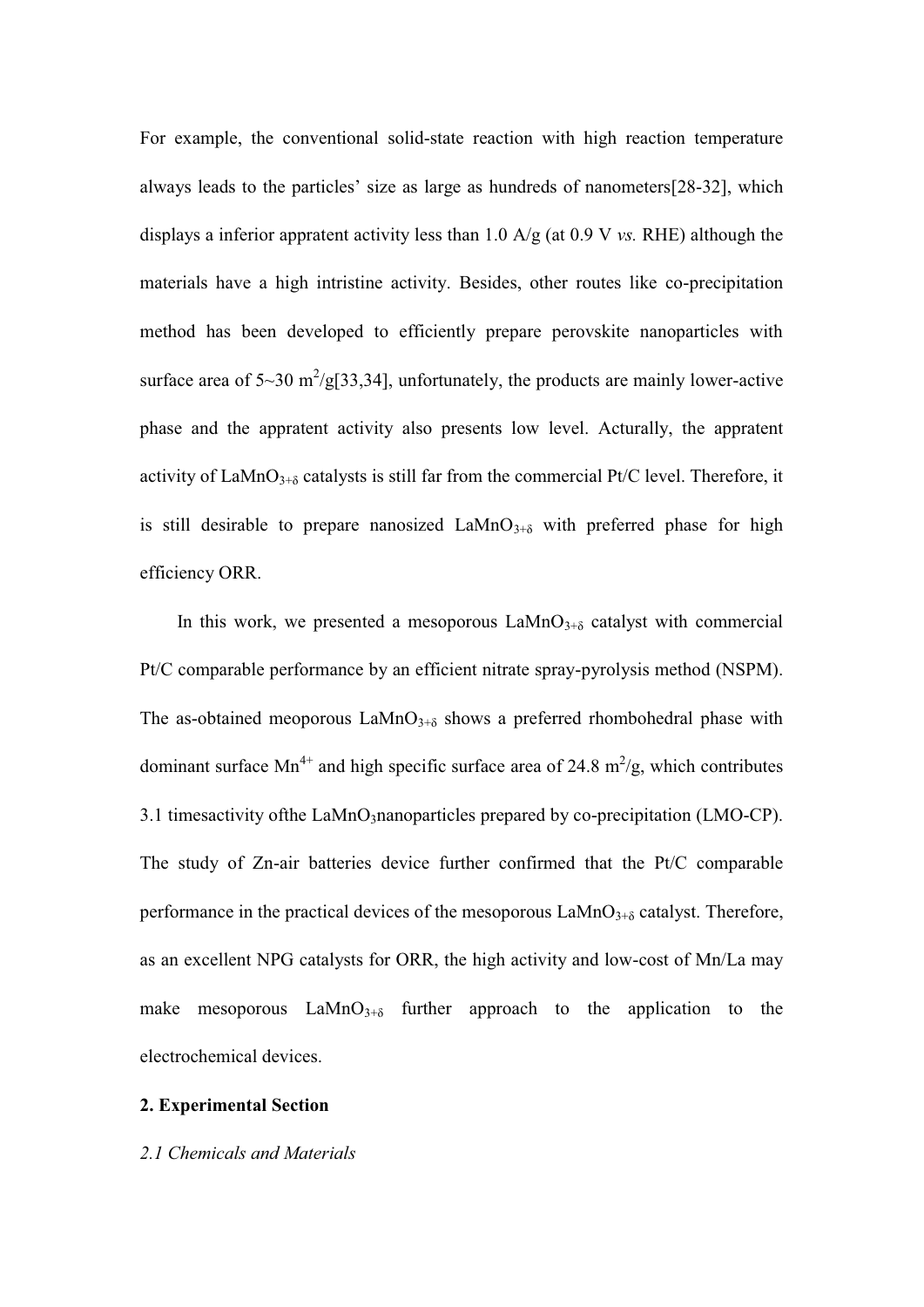All the chemicals are analytical grade, and used as received without further purification. The metal salts, NaOH (AR), and KOH (99.99%) were bought from Aladdin. The triblock polymer Pluronic P-123 ( $EO_{20}PO_{70}EO_{20}$ ) was purchased from Sigma. The Pt/C catalyst (20% Pt loading) and Nafion (5 wt.%) solution was obtained from Dupont Co. Ltd. The water used in this study is with resistance more than 18  $M\Omega$ .

# 2.2 Synthesis of Porous LaMnO<sup>3+8</sup> Microspheres

The devices and method is similar to our previous work. Typically, 1 mmol $Mn(NO<sub>3</sub>)<sub>2</sub>$ , 1 mmol La( $NO_3$ )<sub>3</sub> and 0.25 g P123 was dissolved in 20 mL ethanol. The solution was sprayed by a household ultrasonic humidifier (1.7 MHz, 35 W). The generated mist was drawn into a glass tube in a tube furnace  $(67 \text{ cm}, \text{ pre-heated to } 480 \degree \text{C})$  by a vacuum pump. The products were collected with a filter paper. The porous products were obtained after calcination in air at 700  $\rm{^{\circ}C}$  for 4 h at a heating rate of 5  $\rm{^{\circ}C/min}$ .

The porous LaNiO<sub>3</sub>, LaCoO<sub>3</sub>, and LaCo<sub>0.8</sub>Fe<sub>0.2</sub>O<sub>3</sub> were prepared with the same method except the calcination temperature is 600  $^{\circ}$ C. For the synthesis of LaNiO<sub>3</sub>, the calcination is under  $O_2$  (purity > 99.4%) flow.  $La<sub>0.5</sub>Sr<sub>0.5</sub>CoO<sub>3-δ</sub>$  and  $La<sub>0.5</sub>Sr<sub>0.5</sub>Co<sub>0.8</sub>Fe<sub>0.2</sub>O<sub>3</sub>$  are obtained by calcination at 800 °C.

## 2.3 Synthesis of LaMnO<sub>3</sub> Nanoparticles (LMO-CP)

The LaMnO<sub>3</sub> nanoparticles are prepared by a co-precipitation method.  $^{[34]}$  1 mmol $Mn(NO_3)$ <sub>2</sub> and 1 mmol La $(NO_3)$ <sub>3</sub> were dissolved in 10 mL water. 3 mL of 1.7 M NaOH solution was subsequently added. The precipitation was washed, collected, dried and finally calcined at 700  $\rm{^{\circ}C}$  for 8 h in air with a heating rate of 5  $\rm{^{\circ}C/min}$ .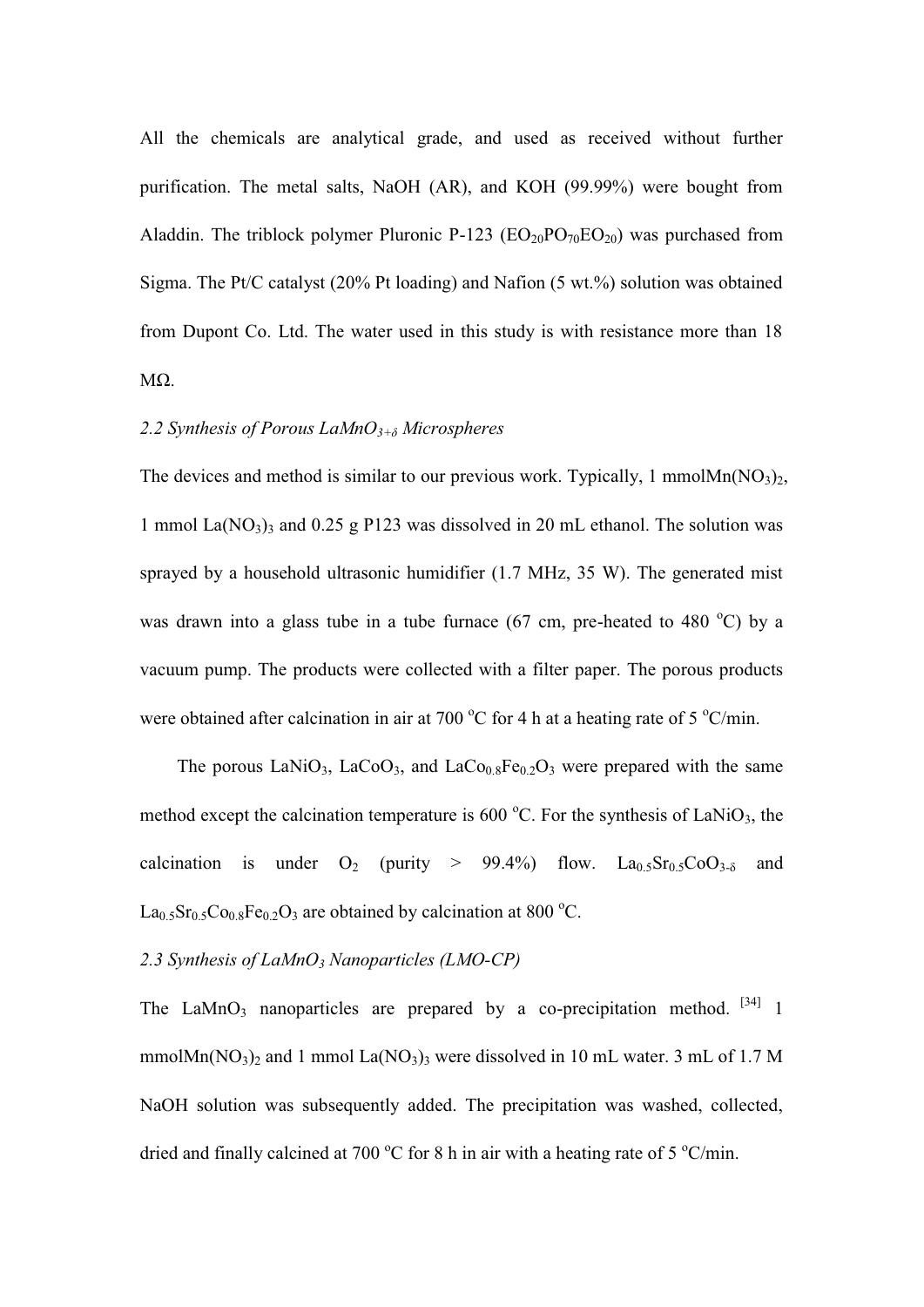## *2.4 Characterizations*

The samples were characterized by X-ray diffraction (XRD; Philips X'Pert with Cu  $K_{\alpha 1}$  radiation ( $\lambda$ =0.154056 nm)), scanning electron microscopy (SEM; Hitachi S-4800) with 5 kV accelerating voltage, transmission electron microscopy (TEM) and high-resolution TEM (HRTEM) (Tecnai G2 20 S-TWIN) with 200 kV accelerating voltage. The elements' EDX mapping was performed by SEM (Hitachi S-5500) with 30 kV accelerating voltage. X-ray photoelectron spectroscopy (XPS) experiments were conducted on ESCALAB 250 (America) at 15 kV. The Brunauer-Emmett-Teller (BET) specific surface areas and Barrett-Joyner-Halenda (BJH) pore size distributions were measured and analyzed by N<sub>2</sub>sorption isotherms (77 K) with 3Flex Surface Characterization Analyzer (Micromeritics, America).

*X-ray Absorption Measurements:* The XANES measurements were performed on a home-laboratory spectrometer based on a spherically bent Si(440) and Si(531) monochromator crystals in the Johann geometry, curvature radius 500 mm.<sup>[52]</sup> The design is similar to that of Seidler et. al.[53, 54] The x-ray tube with an Ag-anode was operated at 20 kV voltage and 2 mA current as the incident photon source. The monochromated x-rays were focused on a powder sample in front of a NaI scintillator detector. The detector and monochomator followed the Rowland circle with linear translation motors and a goniometer for the selection of the Bragg angle.

*Electrode Preparation and ORR Measurements*: The glassy carbon electrode (5 mm in diameter, Pine Instrument) was polished with 1 and 0.05  $\mu$ m Al<sub>2</sub>O<sub>3</sub> powder in order. The catalyst ink was prepared by mixing 5 mg catalyst powder, 1 mg carbon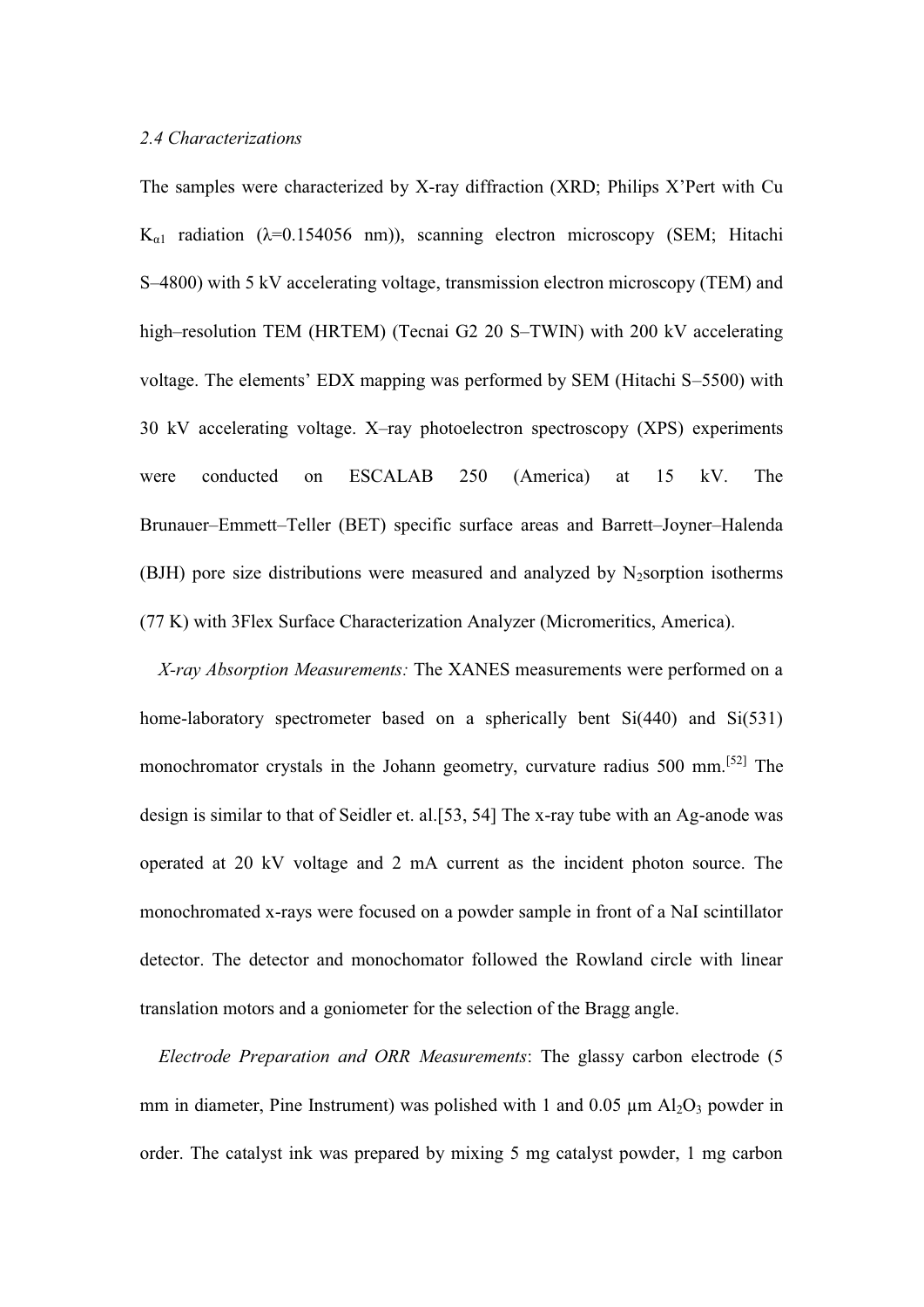(Vucan XC-72, Carbot), 10 µL of 5 wt.% Nafion (Dupont), 0.66 mL H<sub>2</sub>O and 0.34 mL dimethylfomamide (DMF) with assistance of ultrasonic treatment for 5 minutes. 10 µL of the catalytic ink was dropped onto the polished glassy carbon electrode and dried naturally. The catalyst loading was 0.25 mg cm<sup>-2</sup>. For the carbon black modified electrodes, the mass loading was  $0.05$  mg cm<sup>-2</sup>. The electrodes with catalyst loadings of 0.125 and 0.05 mg cm-2 were prepared by reducing the amount of active materials.

The ORR measurements were performed in 0.1 M KOH solution by a three-electrode system with an electrochemistry workstation (CHI 660C), where the Ag/AgCl electrode (KCl saturated) was used as reference electrode, and Pt plate (1 cm\*1 cm\*0.02 cm) was used as counter electrode. The static cyclic voltammograms (CVs) were recorded under N<sub>2</sub> (purity > 99.999%) and O<sub>2</sub> (purity > 99.999%) saturated 150 mL of 0.1 M KOH, respectively.The rotating disk (glassy carbon) electrode measurements were performed at the rotating speeds of 400, 625, 900, 1225 and 1600 rpm (Pine Instrument rotator).The rotating ring (Pt)-disk (glassy carbon) electrode (RRDE, 37% collection efficiency, Pine) measurements were performed at the rotating speed of 1600 rpm, and the potential of ring electrode was set at 0.2 V (*vs.* Ag/AgCl electrode). The current-time curves were recorded at -0.5 V (vs. Ag/AgCl electrode) at a RDE rotating rate of 1225 rpm. All the scanning rates were 10 mV/s.

The potential was iR-corrected and referenced to reversible hydrogen electrode (RHE), which was calibrated with the peak position of Mn sites in the literature. Consequently,  $E_{RHE} = E_{\text{applied}} + 0.960$  - iR, where  $E_{\text{applied}}$  is the applied potential *vs.Ag/AgCl electrode and R stands for the Ohm resistance*  $(\sim 43 \Omega)$  *in this work). In*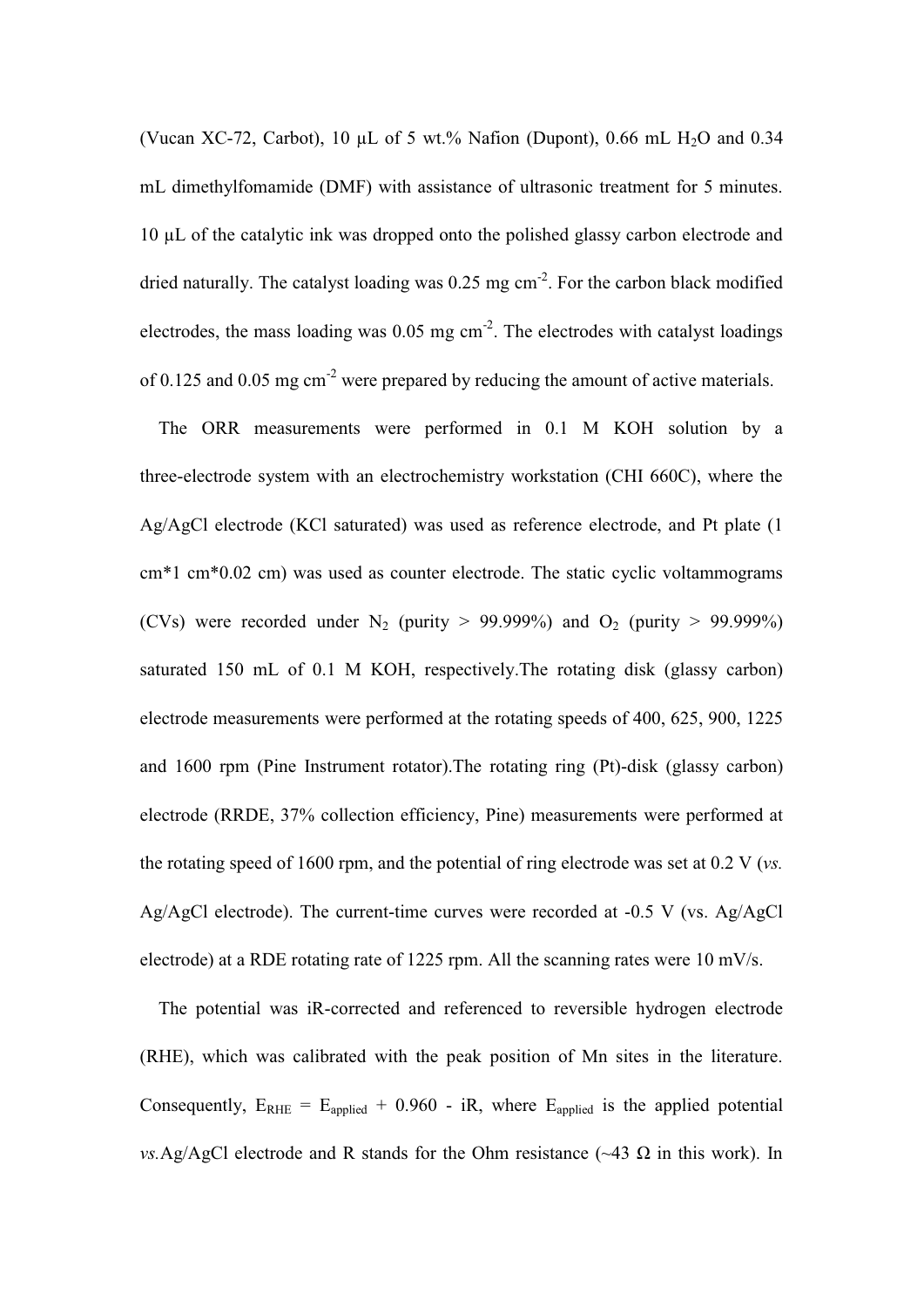this work, dual references (Ag/AgCl and RHE) to potential are presented to facilely cross-compare the result with literatures, and all the potentials in the results discussion are referenced to RHE except for special description.

*Zn-Air Battery Assembly and Test:*A home-built Zn-air battery was assembly with a Zn plate with diameter of 1.5 cm as anode, a catalyst-modified gas diffusion electrode (GDE, PTFE-treated hydrophobic carbon paper) with active area of about 1.0 cm<sup>2</sup> as cathode, and a filter paper as separator. About 0.3 mL of 6.0 M KOH solution was added into the cell as the electrolyte. A metal net was covered on the GDE as the cathode current collector. The loading of active materials in GDEs for all the batteries was about 2 mg/cm<sup>2</sup>. For the oxide catalysts, 0.5 mg/cm<sup>2</sup> of carbon black (Vucan XC-72, Carbot) was added to increase the conductivity. The resistance of the cell was about 0.8  $\Omega$ . The cell measurements were performed under the O<sub>2</sub> flow with the temperature of about  $20^{\circ}$ C.

#### **3. Results and Discussion**

#### *3.1 Synthesis and Characterizations*

The synthesis procedure of mesoporous  $LaMnO<sub>3+\delta</sub>$  microspheres consists of amorphous precursor preparation and subsequent calcination process. Firstly, the amorphous  $\text{LaMnO}_3$  precursor was prepared by NSPM as reported in our previous work [35,36]. As illustrated in **Fig. 1a**, the NSPM process consists of spraying the mother solution (part i, containing  $Mn(NO<sub>3</sub>)<sub>2</sub>$ , La $(NO<sub>3</sub>)<sub>3</sub>$  and Pluronic P-123  $(EO_{20}PO_{70}EO_{20})$ , pyrolysis of nitrates (part ii), and powder collection (part iii). Finally, the mesoporous  $\text{LaMnO}_{3+\delta}$  microspheres are obtained by thermal treatment.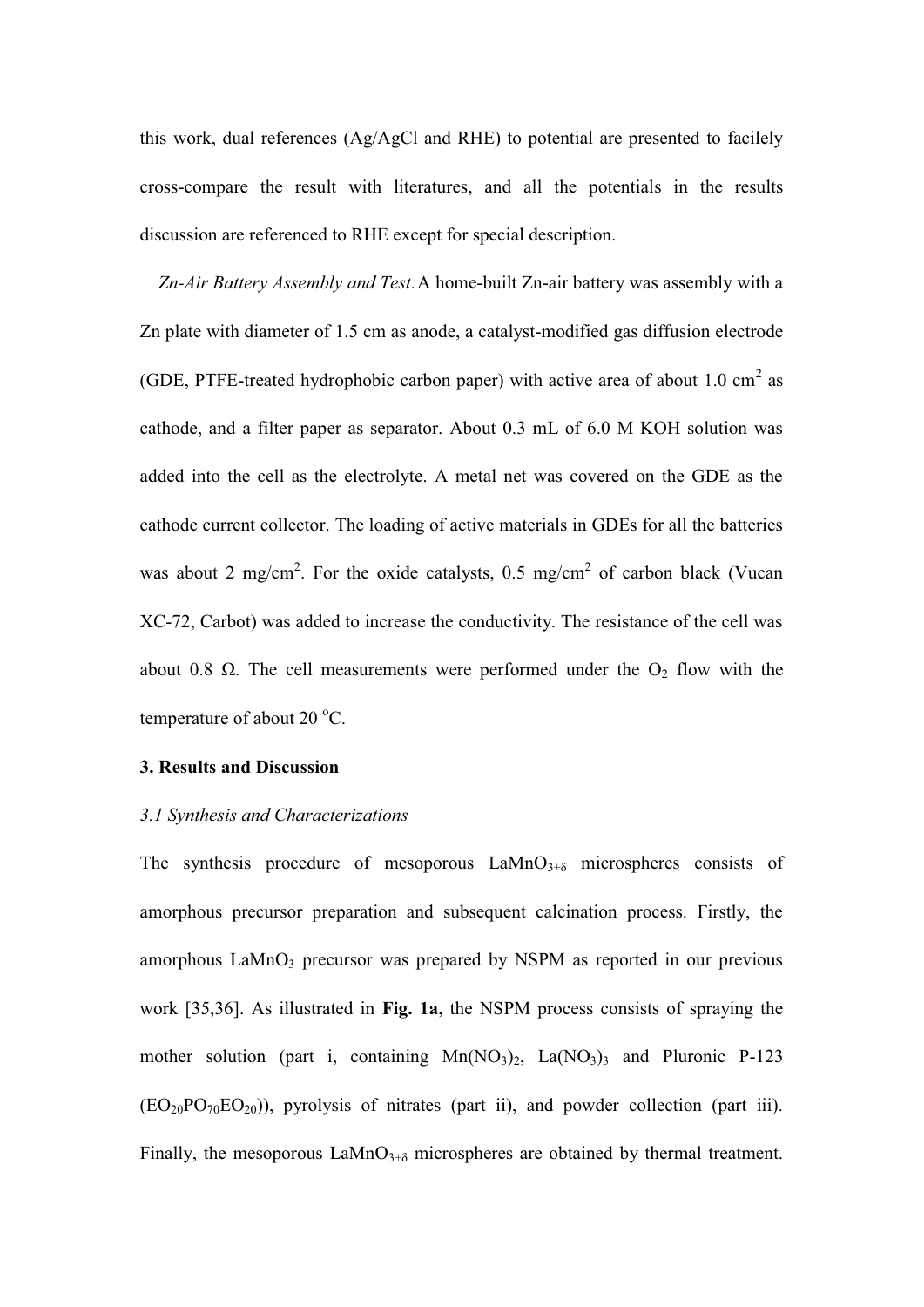As shown in the scanning electron microscopy (SEM) image (**Fig. 1b**), the amorphous LaMnO<sub>3</sub> microspheres with sizes of  $0.886 \pm 0.300$  µm are solid and surface-smooth. After calcination for removal of P-123 template, the obtained  $\text{LaMnO}_{3+\delta}$  products exhibit typical porous structures with sizes of  $0.716\pm0.310$  µm (Fig. 1c). The transmission electron microscopy (TEM) image (**Fig. 1d**) further presents the detailed porous structure information. The microspheres are assembled by nanoparticles with sizes of  $35-60$  nm. The pore size is ranged from 20 to 50 nm. Based on the N2adsorption-desorption isotherm measurement (**Fig. S1a**), the mesoporous LaMnO $_{3+\delta}$  products have a high Brunauer-Emmett-Teller (BET) specific surface area of 24.8  $m^2/g$  and Barrett-Joyner-Halenda (BJH) pore size centered at  $\sim$ 30 nm (**Fig.S1b**), favorable for catalytic active site exposure. Successively, the high-resolution TEM (HRTEM) image (**Fig. 1e**) shows the lattice spacing of 0.29 nm, which can be indexed to the {110} plane. Moreover, the energy-dispersive X-ray (EDX) elemental mapping (**Fig. 1f**)confirms the presence of O, Mn and La elements. Importantly, the O (green), Mn (white) and La (red) elements are found to be well overlapped with each other, suggesting the uniform distribution of Mn and La in LaMnO $_{3+\delta}$ . In addition, some other mesoporous perovskite oxides were also prepared by NSPM in this work for meaningful comparison, such as  $LaCoO<sub>3</sub> (LCO)$ ,  $LaNiO<sub>3</sub>$  $(LNO)$ ,  $La<sub>0.5</sub>Sr<sub>0.5</sub>CoO<sub>3-δ</sub> (LSCO)$ , *etc.* (**Fig. S2**)

X-ray powder diffraction (XRD) patterns were performed to analyze the crystalline phase of products. As show in **Fig. 2a**, only perovskite phase (black) with low crystallization degree was observed when  $\text{LaMnO}_3$  precursor was calcined at 600 °C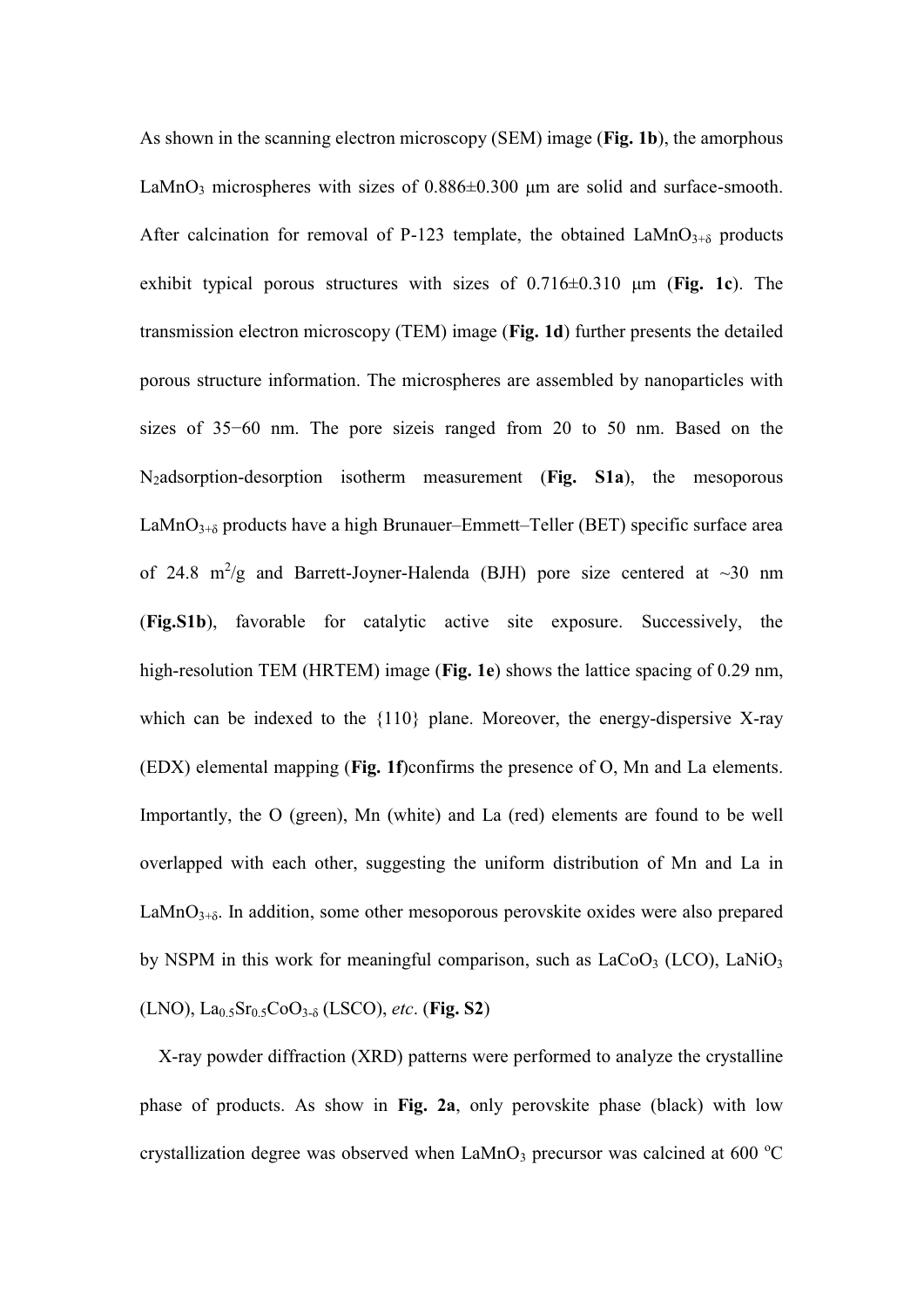for 4 h. When the temperature was increased to  $700\text{ °C}$ , the well-crystallized LaMnO $_{3+\delta}$  products were obtained (blue). It is interesting that the obtained sample is rhombohedral phase (green, JCPDS NO. 50-299), which is the preferred phase for ORR [27]. Several diffraction peaks split into two peaks (the dashed box) and one weak peak centered at 20 of 38.5 $^{\circ}$  appears (insets). For meaningful comparison, we also prepared the  $LaMnO<sub>3</sub>$  nanoparticles by co-precipitation (marked as LMO-CP)[34]. The obtained LMO-CP possesses particle sizes  $40-70$  nm (**Fig. S3a, b**) and BET specific surface area of  $16.4 \text{ m}^2/\text{g}$  (Fig. S3c). Different from the mesoporous LaMnO $_{3+\delta}$  from NSPM, the LMO-CP presents cubic phase (red), and neither peak centered at 20 of about 38.5 $^{\circ}$  nor obvious peak splitting can be observed through its XRD pattern. The XRD patterns of other products obtained from NSPM are also confirmed to be perovskite structure (**Fig.S4**) after calcination.

The Mn K-edge x-ray absorption near edge structures (XANES) were investigated to figure out the difference in the synthetic samples. The XANES spectra of the mesoporous LaMnO<sub>3+ $\delta$ </sub> (blue) and LMO-CP (red) were depicted in **Fig. 2b** along with these from the MnO (black),  $Mn_3O_4$  (green), and  $MnO_2$  (orange) for comparison purposes. In general, the X-ray absorption spectrum (XAS) of the LaMnO<sub>3+ $\delta$ </sub> resembles the one of the LaMnO<sub>3</sub>, with clear features of the pre-edge bump at  $~6540$ eV, white line at 6557 eV, and a post-edge bump at 6568 eV. The white line positions of the two samples stay between these of MnO and  $Mn_3O_4$ , but much lower in energy than the one from  $MnO_2$ , which is consistent to the perovskite phase. No obvious energy shift was found between the samples, indicating the similar Mn oxidation state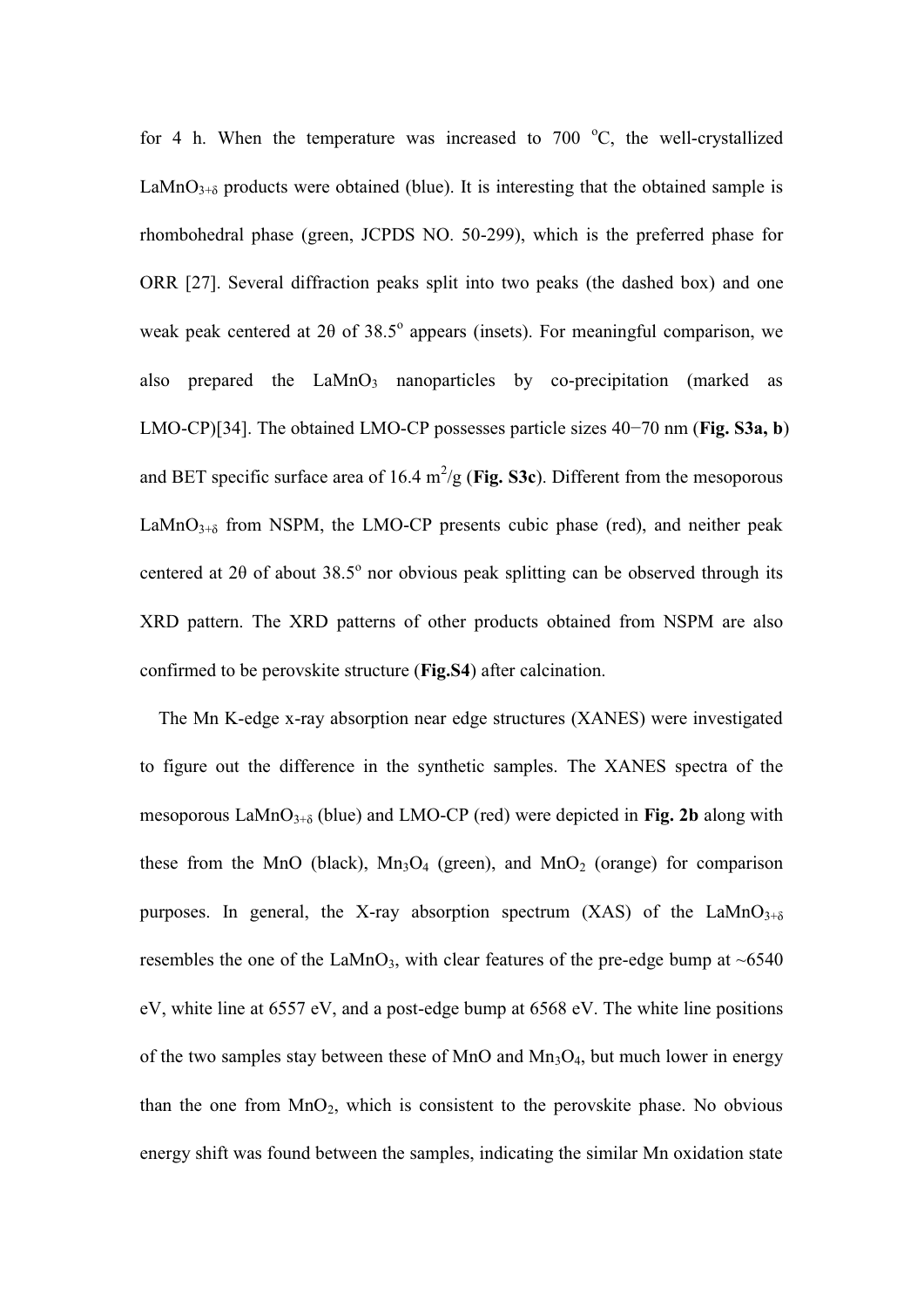in the bulk. However, obvious differences are seen at the width of the white line and the height of the pre-edge pumps. Narrowing the main peak refers to the asymmetrisation of the Mn 4p orbital caused by the rhombohedral phase in the LaMnO<sub>3+ $\delta$ </sub> rather than the cubic phased matrix, in line with previously reported first-principles evaluations on similar systems [37]. Interestingly, the signature of the  $e_{g}$  states and its changes can be identified in the K-edge XANES. In the inset of Fig. 2b, clear changes of the pre-edge 'bump' intensity can be seen. This 'bump' bears the hybridizations of the 4p orbitals to the 3d orbitals of the Mn neighboring atoms, yet populating the 3d partial density of states, and associating to the transition to the  $e<sub>g</sub>$ states [38]. Compared with the LMO-CP, slight decrease of the pump intensity is found in the LaMnO<sub>3+ $\delta$ </sub>, indicating the higher e<sub>g</sub> occupy. The LaMnO<sub>3+ $\delta$ </sub> exhibit much higher activity than that of LMO-CP, which dissatisfies the result on eg electron indicator. Thus, the state of surface Mn may play more dominant role in the ORR process, which would be discussed later.

X-ray photoelectron spectra (XPS, **Fig. 2c**,**d** and **S5**) were performed to confirm and compare the surface chemical environment of the as-prepared  $\text{LaMnO}_{3+\delta}$  and LMO-CP samples. As shown in the left of **Fig. 2c**, the binding energy  $(E_b)$  peak of Mn2p in rhombohedral LaMnO<sub>3+ $\delta$ </sub> (642.13 eV) is positively shifted by 0.44 eV compared with LMO-CP (641.69 eV), indicating the higher surface oxidation state of Mn in LaMn $O_{3+\delta}$ , which is different from that in the bulk determined by XANES. This is not surprising since the effective detection depth of the XPS allows only surface state probations while the tender X-ray penetrates the powders. The surface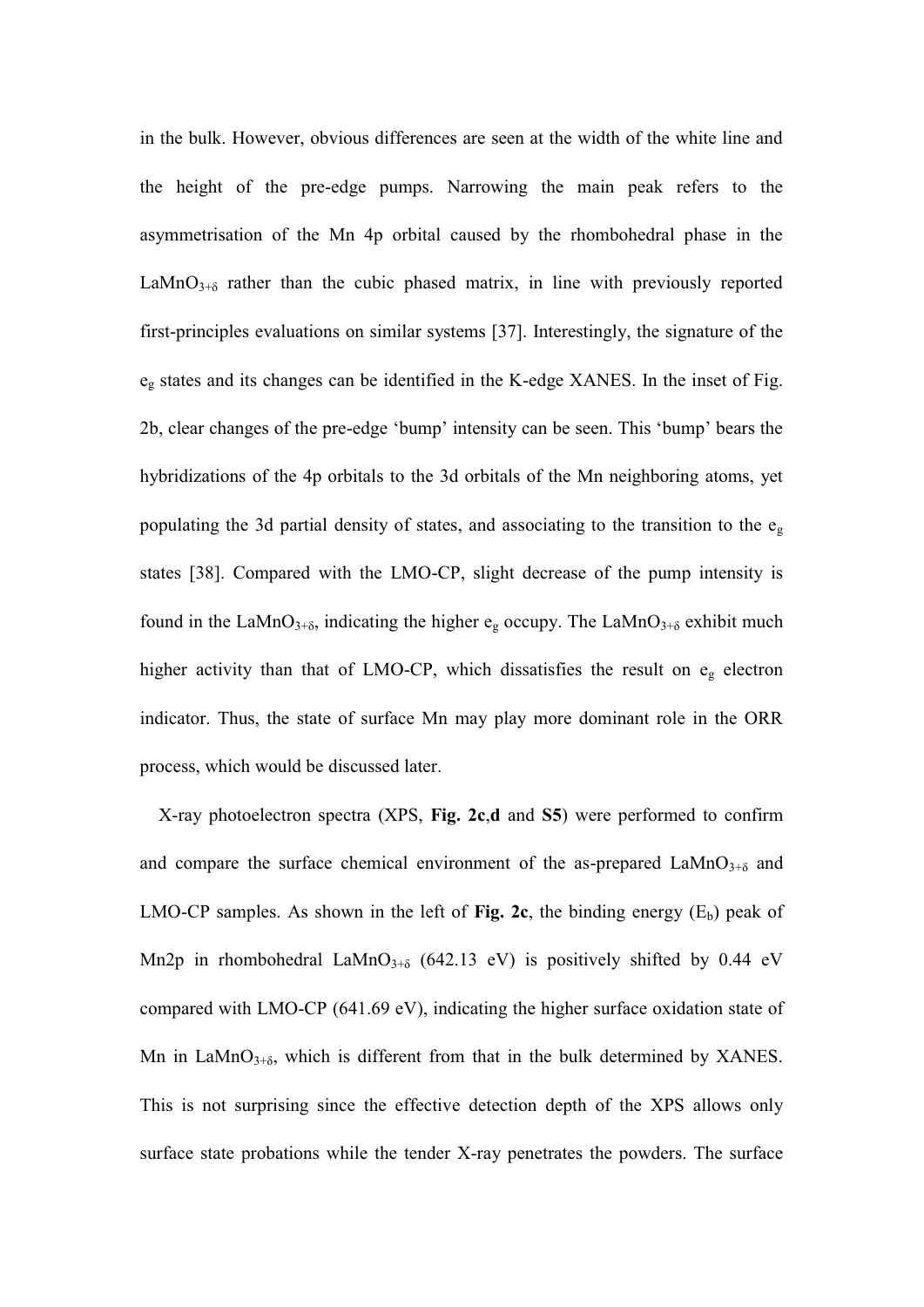oxygen spectra (right of **Fig. 2c**) further reveals this claiming. The peaks centered at the lower  $E_b$ <sup>O1s</sup> are assigned to the lattice O and the ones centered at the higher  $E_b$ <sup>O1s</sup> are corresponded to  $-OH$  [39]. Firstly, there is only a slight  $E_b^{O1s}$  difference (0.08 eV) of -OH because the Pauling's electronegativity of  $H(2.20)$  is much larger than the electronegativity difference of Mn between LaMnO<sub>3+8</sub> and LMO-CP. While, the  $E_b^{O1s}$ peak for lattice O of LaMnO<sub>3+ $\delta$ </sub> (529.50 eV) is positively shifted by extraordinary 0.52 eV than that of LMO-CP (528.98 eV). Moreover, the  $E_b^{O1s}$  peak for lattice O of LaMnO<sub>3+ $\delta$ </sub> falls in the region between the E<sub>b</sub> peak in LaMnO<sub>3</sub> (~529 eV) [40] and  $MnO<sub>2</sub>$  (530 eV) [39]. Successively, we made an assignment of the peaks for various oxidation states of surface Mn by fitting the Mn2p spectra (**Fig. 2d** and **Table S1**). Resultantly, the LaMnO<sub>3+8</sub> possesses more proportion of Mn<sup>IV</sup> (43.4%, left of **Fig. 2d**) than LMO-CP (31.0%, right of **Fig. 2d**). Besides, consistent with the previous reports[41], the surface segregation of  $La<sub>2</sub>O<sub>3</sub>$  was also found in two products that XPS shown that the surface Mn/La ratio is 0.54 and 0.78 in LaMnO<sub>3+8</sub> and LMO-CP, respectively. The larger  $La_2O_3$  segregation in rhombohedral LaMn $O_{3+\delta}$  surface may be responsible for the larger surface  $Mn^{4+}$  proportion.

# *3.2 Electrocatalytic Performance toward ORR in Alkaline Media*

The electrocatalytic activity of the mesoporous  $\text{LAMO}_{3+\delta}$  and  $\text{LMO-CP}$  toward ORR was evaluated in an  $O_2$ -saturated 0.1 M KOH solution. The carbon black and commercial Pt/C catalysts with identical electrochemical active surface area of 46.0 m<sup>2</sup>/g (**Fig. S6**) were also investigated for meaningful comparison. Besides, several repeated measurements with graphite rod instead of Pt plate as counter electrode were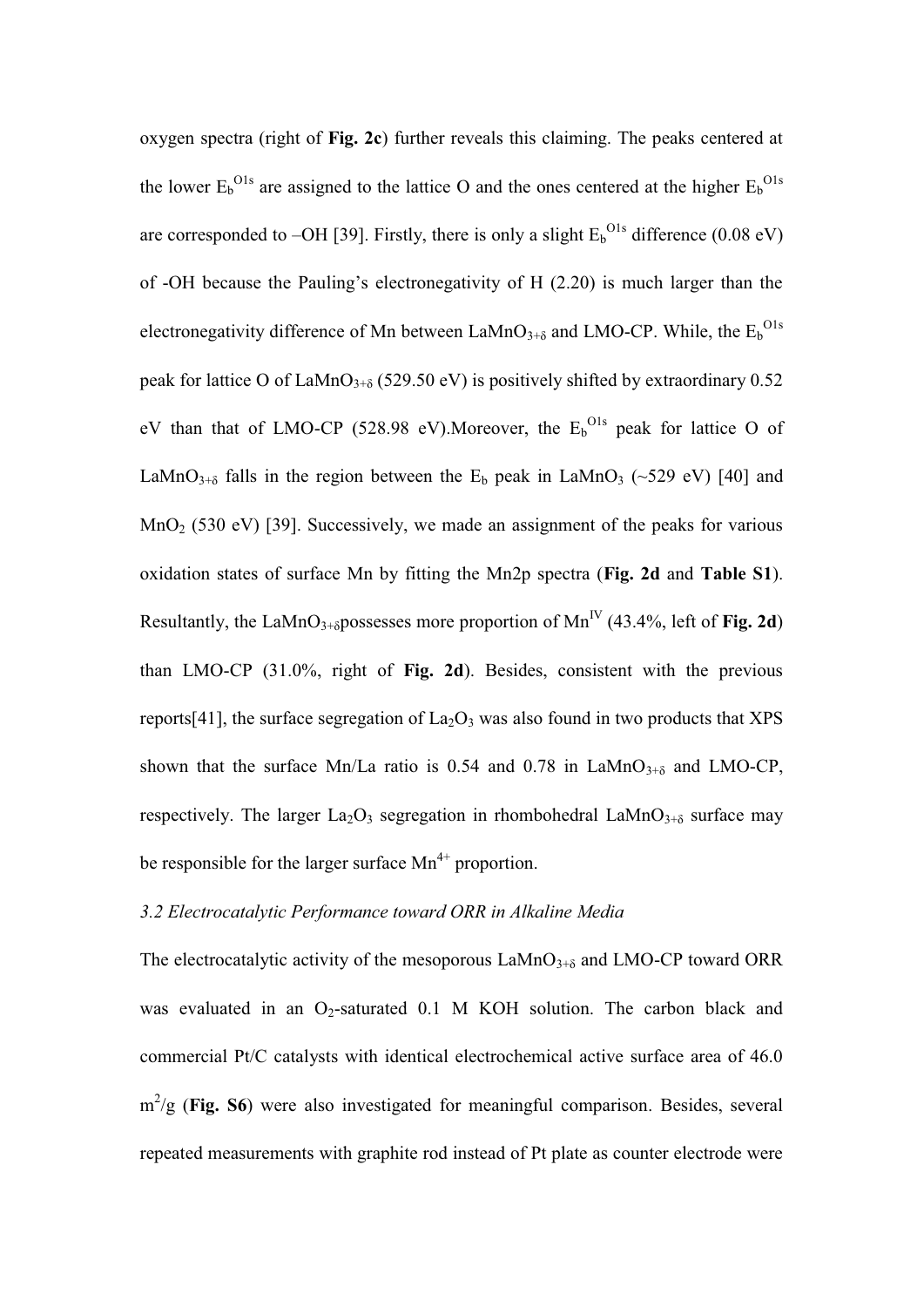also performed to exclude the possible effect of counter electrode on the results (**Fig. S7**). As displayed in Fig. 3a, obvious  $O_2$  reduction peaks are found for all these samples. As presented in **Table 1**, the ORR peak for  $\text{LaMnO}_{3+\delta}$  (red) is centered at 0.872 V with peak current density  $(j_p)$  of 0.75 mA/cm<sup>2</sup>, which is 27 mV higher than LMO-CP (pink, 0.845 V with  $j_p$  of 0.57 mA/cm<sup>2</sup>). Furthermore, the activity of LaMnO<sub>3+ $\delta$ </sub> is even comparable to the same mass-loaded commercial Pt/C catalyst, whose peak potential is just 25 mV lower than that of Pt/C (green, 0.897 V). Successively, the ORR polarization curves on rotating disk electrode (RDE) (Figure 3b) were recorded at a rotating speed of 1600 rpm. Herein, all the ORR polarization curves have been corrected by removing the background currents that measured under the  $N_2$ -saturated electrolyte. We also present the ORR polarization of carbon black, which suggests that the activity of carbon black (blue) used in catalyst ink can be negligible for discussing the activity of oxides. Apart from the carbon black, all the limiting current densities  $(j_L)$  of porous LaMnO<sub>3+ $\delta$ </sub> (red), LMO-CP (pink) and Pt/C catalysts (green) are highly close to the theoretical  $j_L$  (5.75 mA/cm<sup>2</sup> at 1600 rpm), indicating a near 4e ORR pathway. While, the half-wave potential  $(E_{1/2})$  for the porous LaMnO<sub>3+ $\delta$ </sub> (E<sub>1/2</sub> = 0.852 V) is 50 mV positive than LMO-CP (E<sub>1/2</sub> = 0.802 V). Moreover, the activity of porous  $\text{LaMnO}_{3+\delta}$  is highly approaching to that of the same-loaded commercial Pt/C catalyst: The  $E_{1/2}$  for the porous LaMnO<sub>3+8</sub> is just 36 mV lower than Pt/C, further indicating a superior ORR catalytic activity of LaMnO<sub>3+ $\delta$ </sub> with relatively low cost. Besides, we also studied the ORR electrocatalytic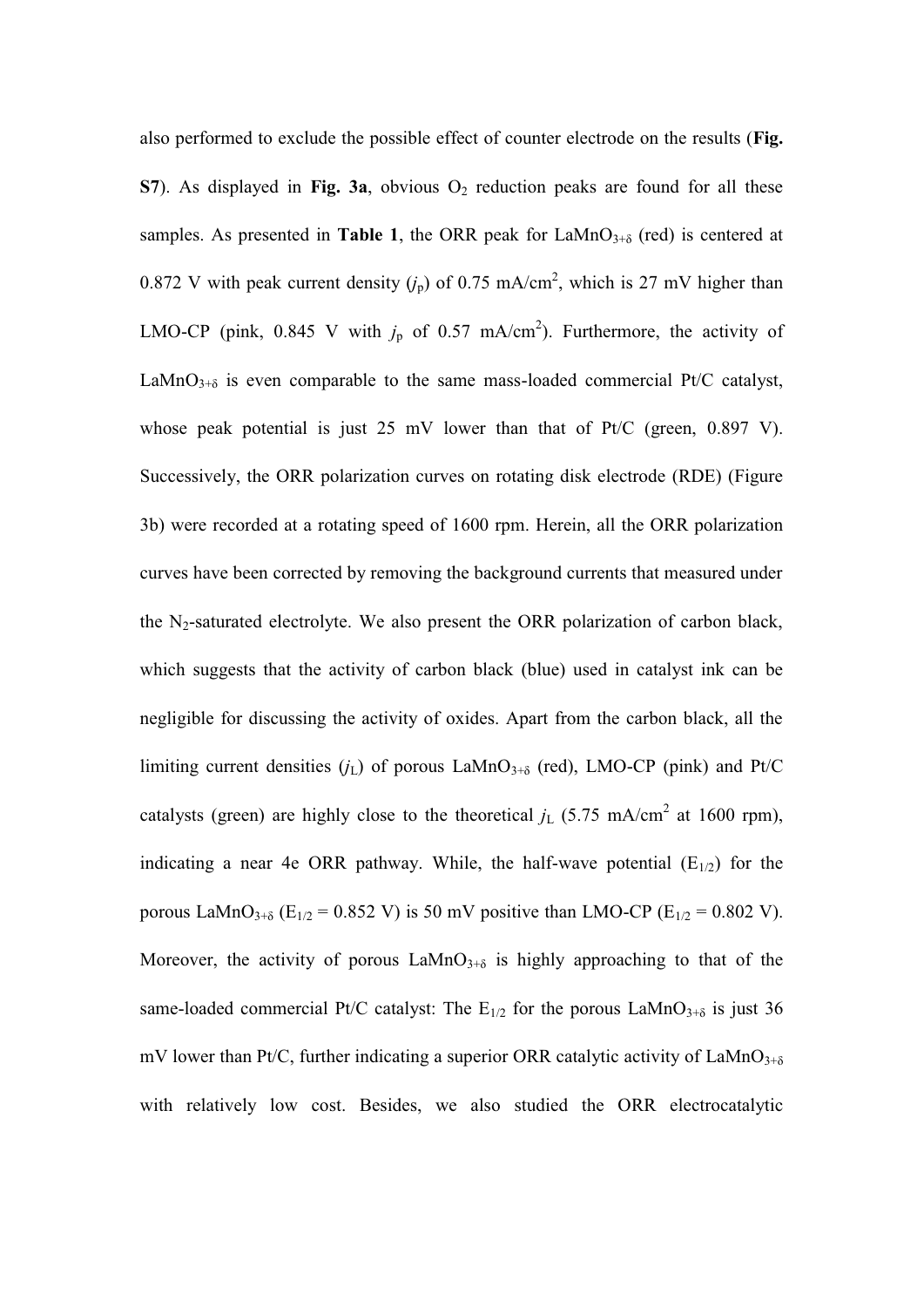performance of the as-prepared porous  $LaNiO<sub>3</sub>$  and  $LaCoO<sub>3</sub>$ . However, their activity is far worse than that of the LaMnO<sub>3+ $\delta$ </sub> (Fig. S8) in the same condition.

The electron transfer number (n), directly associated with the ORR pathway, is used to evaluate the ORR efficiency. The Koutecky-Levich equation [42,43] (Eq. (1) and (2)) is used to estimate the n value.

$$
j^{-1} = j_{k}^{-1} + j_{d}^{-1}(1)
$$
  
\n
$$
j_{d} = 0.62nFC_0D_0^{2/3}v^{-1/6}\omega^{1/2}(2)
$$

In the Koutecky-Levich equation, the *j* is the measured Faradic current density,  $j_k$  is the kinetic-limiting current density,  $j_d$  is the diffusion-limiting current at the RDE rotating speed of  $\omega$  (rad/s), n is the transferred electron number, F is the Faraday constant (96485 C),  $C_0$  is the bulk concentration of dissolved  $O_2$  (1.21 mol/m<sup>3</sup> in 0.1 M KOH),  $D_0$  is  $O_2$  diffusion coefficiency  $(1.87\times10^{-9}$  m/s in 0.1 M KOH), v is kinematic viscosity of electrolyte  $(1 \times 10^{-6} \text{ m}^2/\text{s}$  for 0.1 M KOH) and  $\omega$  is the angular frequency of RDE rotation. Given the above conditions, there is a linear relationship between  $j^{-1}$  and  $\omega^{-1/2}$ . **Fig. 3c** shows the Koutecky-Levich analysis of the *j* with different rotation rates of 400, 625, 900, 1225 and 1600 rpm (**Fig. S9**) at 0.5 V. When performing the Koutecky-Levich analysis, the Faradic *j* was corrected by the removal of background current measured under  $N_2$  atmosphere (the black lines in **Fig. S9**). According to the Koutecky-Levich equation, the slope of  $j^{-1}$  function of  $\omega^{-1/2}$  is associated with the n value of ORR process. The slopes of mesoporous  $\text{LaMnO}_{3+\delta}$ , LMO-CP and Pt/C catalysts are calculated to be  $2.201\pm0.014$ ,  $2.265\pm0.017$  and 2.176 $\pm$ 0.024 cm<sup>2</sup> mA<sup>-1</sup> s<sup>-1/2</sup>. Given the n value for Pt/C is 4, the n values for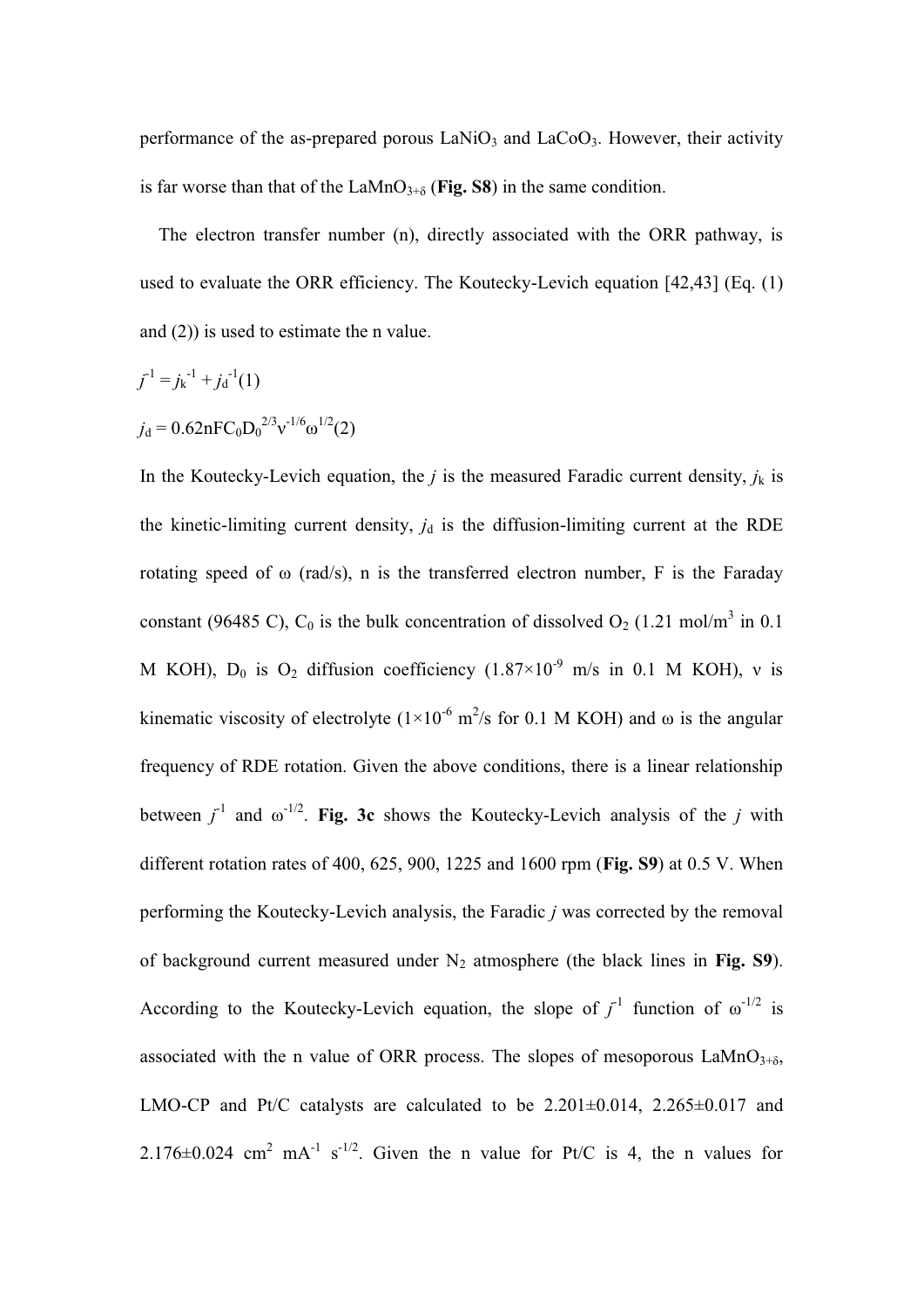LaMnO<sub>3+ $\delta$ </sub> and LMO-CP is 3.95 and 3.84, indicating the 4e pathway for both mesoporousLaMn $O_{3+\delta}$  catalyst and LMO-CP.

To discuss the mass activity and intrinsic activity of mesoporous  $\text{LaMnO}_{3+\delta}$  and LMO-CP, the electrocatalysis with different catalyst loadings was performed (**Fig. S10**). The following activity was based on the measurements with catalysts loading of 0.05 mg cm<sup>-2</sup>. Firstly, we discuss the mass activity  $(j_m)$ , which is critical to the device's performance and decided by both the intrinsic activity and specific surface area. The potential-dependent  $j<sub>m</sub>$  plots of mesoporous LaMnO<sub>3+ $\delta$ </sub>, LMO-CP and Pt/C catalysts are displayed in **Fig. 3d**. The *j*m of Pt/C catalyst is normalized by the loading of metallic Pt (2 µg). Herein, we discuss *j*m at 0.9 V (*vs.* RHE). The*j*m of mesoporous LaMnO<sub>3+ $\delta$ </sub> (red) reaches extraordinary 2.83 $\pm$ 0.20 A/g<sub>oxide</sub>, which is 3.1 times that of LMO-CP (0.90 $\pm$ 0.10 A/g<sub>oxide</sub>, pink). To the best of our knowledge, the mass activity in this work is notably higher than the reported best values of  $LaMnO<sub>3+\delta</sub>$ catalysts [31,44,45], and it is even superior to some carbon-based materials with ultralarge specific surface areas (**Table S2**). Furthermore, it is highly worthy to mention that the  $j<sub>m</sub>$  of LaMnO<sub>3+8</sub> has reached 4.5% of metallic Pt (63.05 $\pm$ 4.45 A/g<sub>Pt</sub>, green). In general, the  $O_2$  mass transport potential loss can be negligible when the catalyst film thickness is less than 20  $\mu$ m [46,47]. We assume the 0.4 mg<sub>Pt</sub>/cm<sup>2</sup> of Pt/C catalyst is used to generate electric power. With the mesoporous LaMnO<sub>3+ $\delta$ </sub>, a loading of 8.9 mg<sub>oxide</sub>/cm<sup>2</sup> is required to obtain the same cathode performance. Considered the density of  $\sim$ 7  $g/cm<sup>3</sup>$  of LaMnO<sub>3+8</sub> and 50% porosity of catalyst film [41], the corresponding catalyst film thickness is  $\sim$ 24  $\mu$ m, where the O<sub>2</sub> diffusion potential loss almost can be ignored.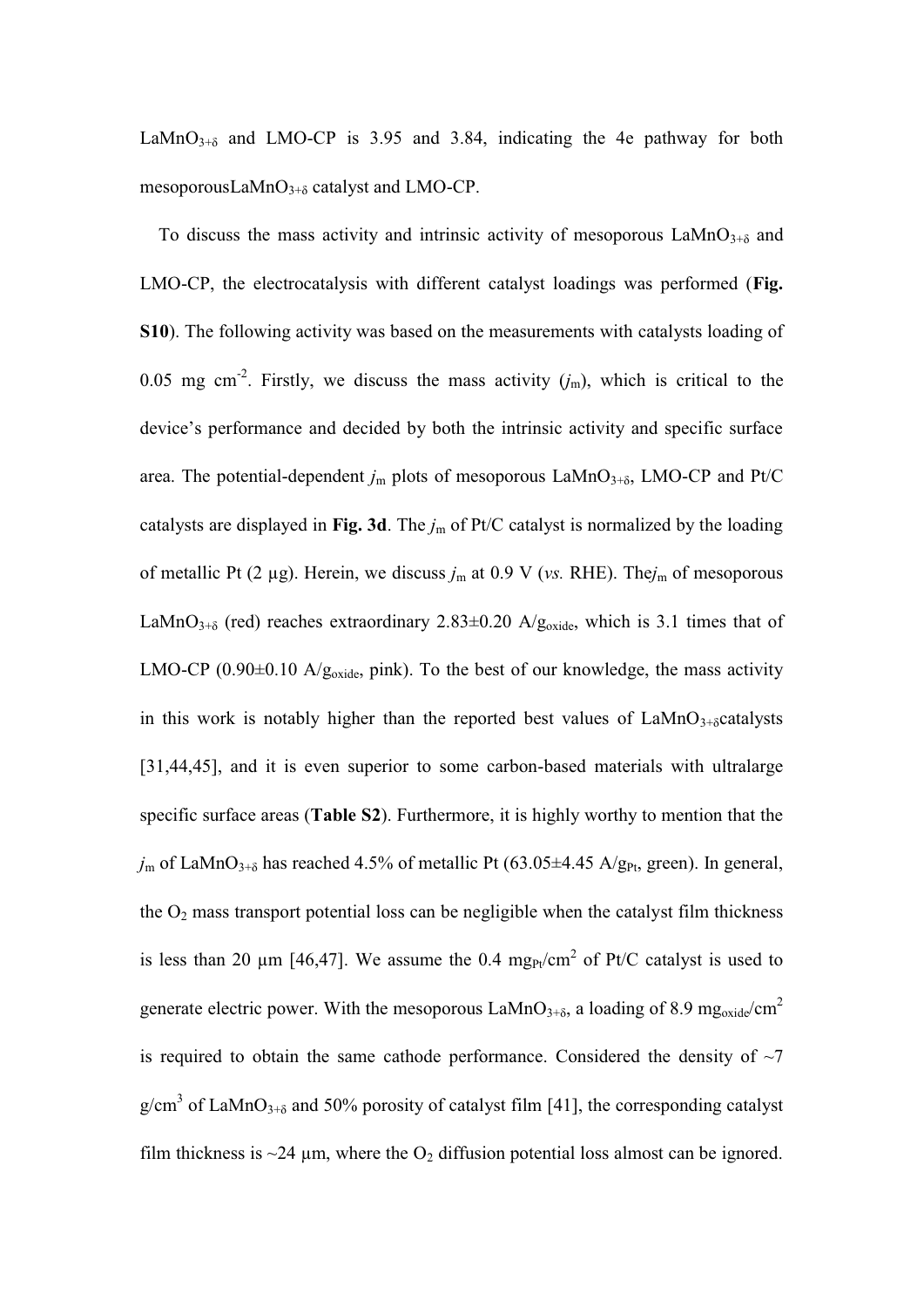Moreover, the much more earth abundance of Mn (950 ppm) and La (32 ppm) than Pt (0.003 ppm) [48] makes mesoporous  $\text{LaMnO}_{3+\delta}$  to be a potential commercial catalyst.

As for the intrinsic activity, the *j* was normalized by the oxides area based on the BET surface areas. Consequently, the intrinsic activity (at 0.9 V *vs.* RHE) of mesoporous LaMnO<sub>3+ $\delta$ </sub> from NSPM (11.5  $\mu$ A/cm<sup>2</sup><sub>oxide</sub>) is 2.1-fold better than that (5.5  $\mu A/cm^2$ <sub>oxide</sub>) of LMO-CP. We propose that the enhanced intrinsic activity stems from the surface state of Mn, although Shao-Horn *et al.*'s work suggest that the activity peak will appear at the e<sub>g</sub>-filling slightly lower than 1 for LaMnO<sub>3+8</sub> according to the "volcano shape" relationship between ORR activity and  $e_{\varphi}$ -filling of ABO3perovskites[28]. However, the present XANES results show that the eg-filling of LaMnO $_{3+\delta}$  bulk from NSPM is comparable or even slightly higher than LMO-CP. Thus, the bulk  $e_g$ -filling contributes less dominantly compared to the surface state of Mn because the electrocatalysis is more sensitive to the surface chemical environment instead of that in the bulk.

Beyond the activity issue, electrocatalytic stability is also critical factor to evaluate the materials. Herein, the long-time continuous ORR tests were carried out to explore the durability of the mesoporous  $\text{LAMnO}_{3+\delta}$  and Pt/C catalysts. As displayed in Fig. **3e**, the mesoporous  $\text{LaMnO}_{3+\delta}$  (red) exhibits better catalytic endurance than commercial Pt/C (black) catalyst.

## *3.3RRDE Study and Potential Mechanism Discussion*

The rotating ring-disk electrode (RRDE) tests were carried out to further study the ORR process of mesoporous  $\text{LaMnO}_{3+\delta}$  catalyst. As shown in Fig. 4a, compared with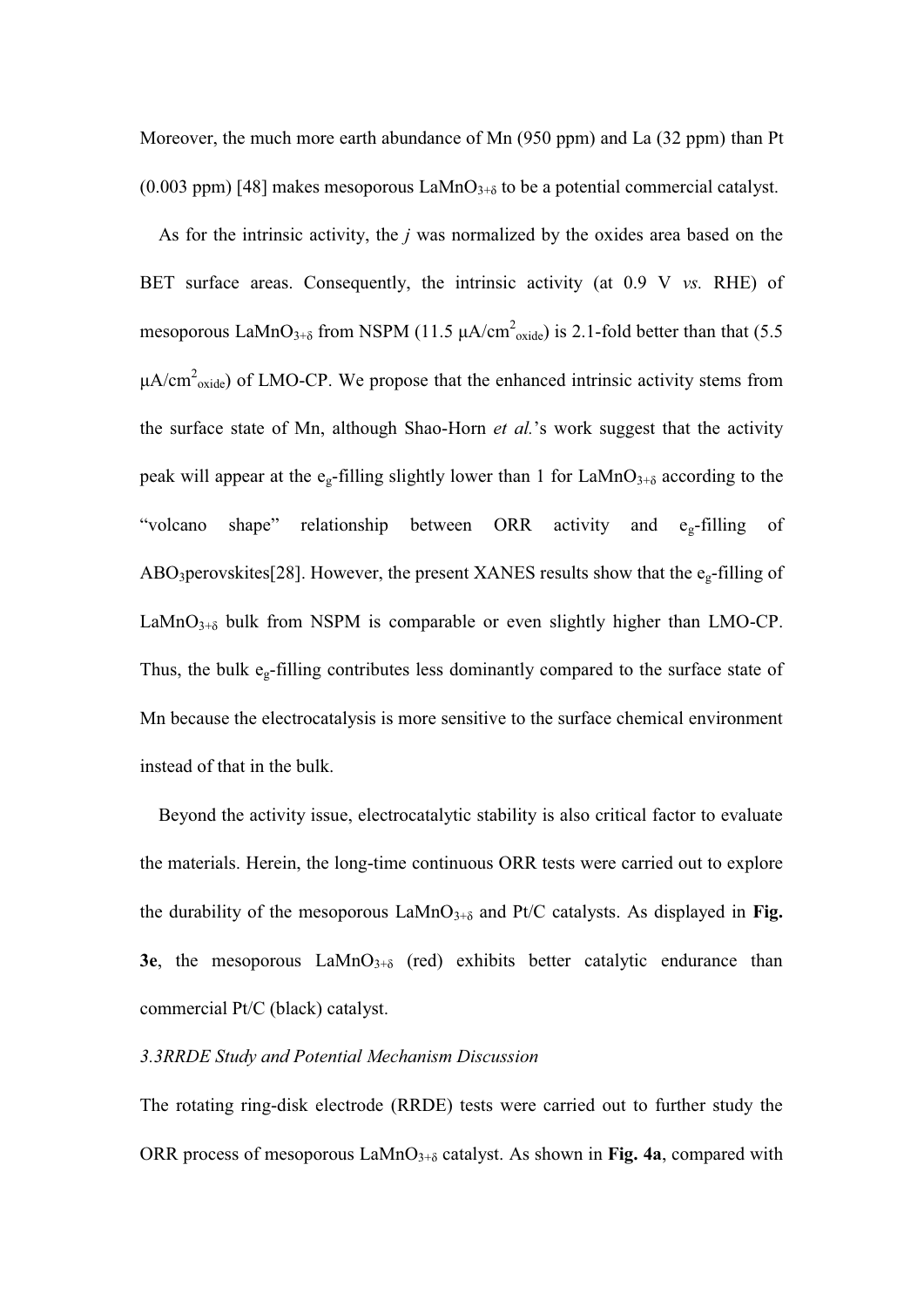the LSVs in N<sub>2</sub>-saturated electrolyte, the ring currents relative to peroxide  $(HO<sub>2</sub>)$ yield were detected for both  $\text{LAMnO}_{3+\delta}$  (red) and LMO-CP (green) catalysts along with the ORR process in  $O_2$ -saturated electrolyte. However, the ring current is about two orders of magnitude lower than the disk current, indicating the high efficiency of ORR. The potential-dependent  $HO_2$  yields and n values were obtained directly from the RRDE test results based on the Eq. (3) and (4)[16,49].

$$
\left(\text{HO}_{2}^{\{-\}}\right) \text{ % = 200} \times \frac{\text{i}_{\text{ring}}/N}{\text{i}_{\text{disk}} + \text{i}_{\text{ring}}/N} \text{ (3)}
$$
\n
$$
n = 4 \times \frac{\text{i}_{\text{disk}}}{\text{i}_{\text{disk}} + \text{i}_{\text{ring}}/N} \text{ (4)}
$$

Where the i<sub>disk</sub> and i<sub>ring</sub> are the measured Faradic currents in the corresponding disk and ring electrodes, N is the collection efficiency of ring electrode (0.37), and n is the electron transfer number. As for the calculation of n value and  $HO_2$  yields, both the ring and disk current are background corrected by taking off the currents measured under  $N_2$  atmosphere. As displayed **Fig. 4b**, we can find that both n values (blue) and  $HO<sub>2</sub>$  yield (pink) plots consist 3 parts. In the first potential region before 0.70 V, for both LaMnO<sub>3+ $\delta$ </sub> and LMO-CP, the n values are  $\sim$ 3.99, but they are all decreased to  $\sim$ 3.95 in the part with potential lower than  $\sim$ 0.6 V. Based on the measured n values and  $HO_2$ <sup>-</sup> yield, the ORR process on LaMnO<sub>3</sub>-NSPM and LMO-CP all follows the 4e pathway. As for the decreased n number in the potential lower than 0.7 V, the carbon addition may be responsible. According to Savinovaet al.'s work [30,31], carbon component plays an important role in the ORR process by accelerating the  $H_2O_2$ formation, leading to the high  $H_2O_2$  yield.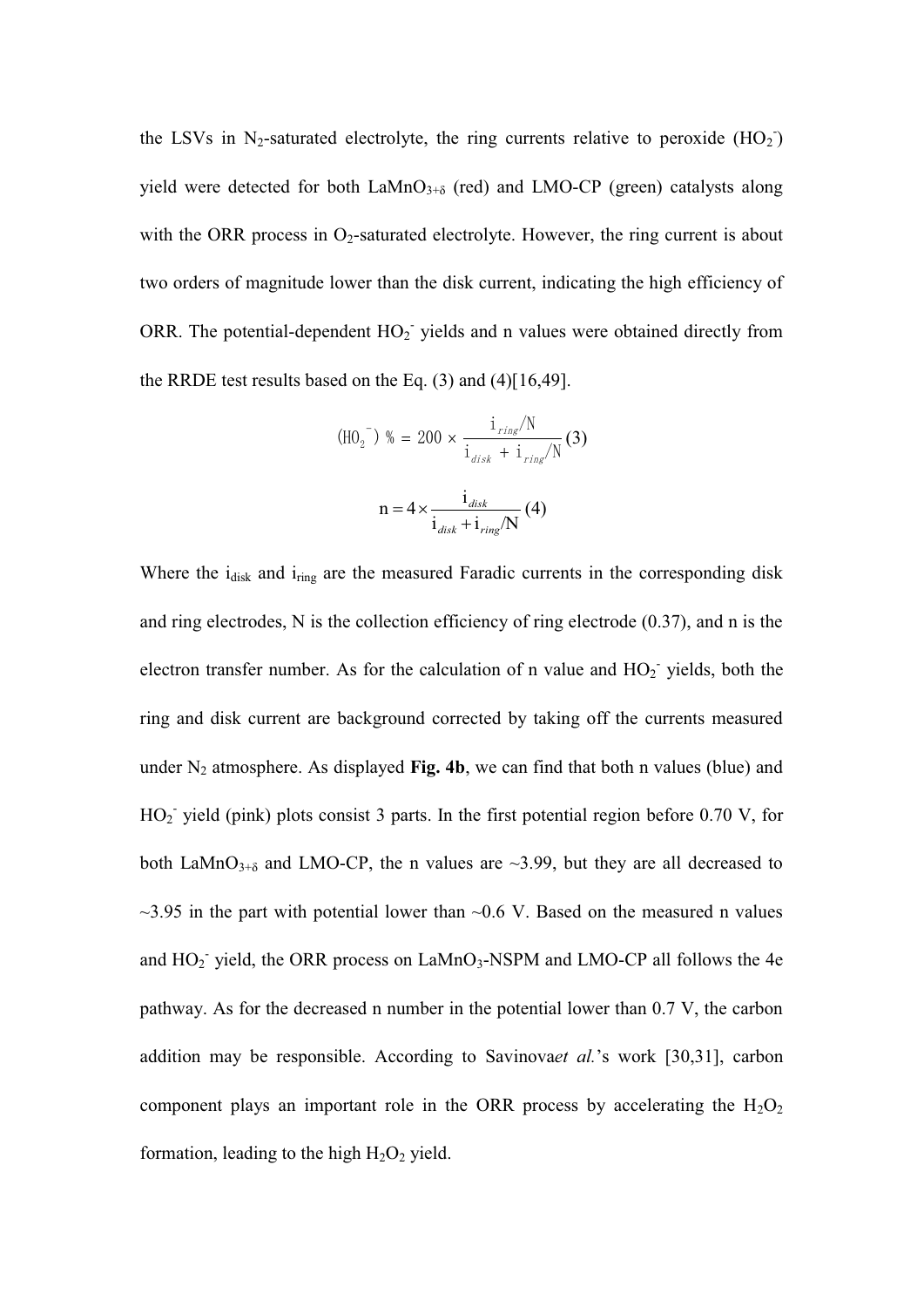There are two couples of redox pairs in LaMnO<sub>3</sub>surface [50], namely,  $Mn^{3+}/Mn^{4+}$ and  $Mn^{2+}/Mn^{3+}$  redox couples. According to the CVs (Fig. 3a) of LaMnO<sub>3+8</sub> and LMO-CP under N<sub>2</sub> atmosphere, the conversion of  $Mn^{4+}$  to  $Mn^{3+}$  appears between 0.75 and 1.0 V, and  $Mn^{3+}$  conversion to  $Mn^{2+}$  starts at the potential after 0.7 V. The  $Mn^{4+}/Mn^{3+}$  conversion peak current of mesoporous LaMnO<sub>3</sub> from NSPM is larger than that of LMO-CP, indicating more  $Mn^{4+}$  in LaMnO<sub>3+ $\delta$ </sub> surface. Meanwhile, it is at this stage, the potential region of Mn<sup>4+</sup> reduction, that the activity of LaMnO<sub>3+ $\delta$ </sub> surpasses that of LMO-CP rapidly. Many reports have suggested that the ORR activity of Mn-based perovskites is highly dependent of the surface Mn oxidation state [31, 41, 51]. The mixed  $Mn^{3+}/Mn^{4+}$  surface is critical to obtain fast ORR kinetics. In addition, according to the XPS result suggests the  $\text{LaMnO}_{3+\delta}$  from NSPM possesses more surface  $Mn^{4+}$  proportion (43.4%) than that in LMO-CP (31%). Therefore, the notably surface  $Mn^{4+}$  is the source to the higher pristine activity, which is well consistent with recent reports [41, 43].

## *3.4Device Performance of Zn-air Batteries*

To evaluate the feasibility and performance in a practical device using the obtained mesoporousLaMnO $_{3+\delta}$  catalyst, we built a Zn-air battery. As shown in **Fig. 5a**, the battery consists of Zn plate as anode, catalyst-modified gas diffusion electrode (GDE) as cathode, and 6.0 M KOH as electrolyte. The active area of electrodeis about 1.0  $\text{cm}^2$ . The assembly of Zn-air batteries with commercial Pt/C and LMO-CP catalysts is the same. All the catalyst loading on the GDE for the batteries is 2.0 mg/cm<sup>2</sup>. For comparison, the battery with bare carbon paper as the cathode was also investigated.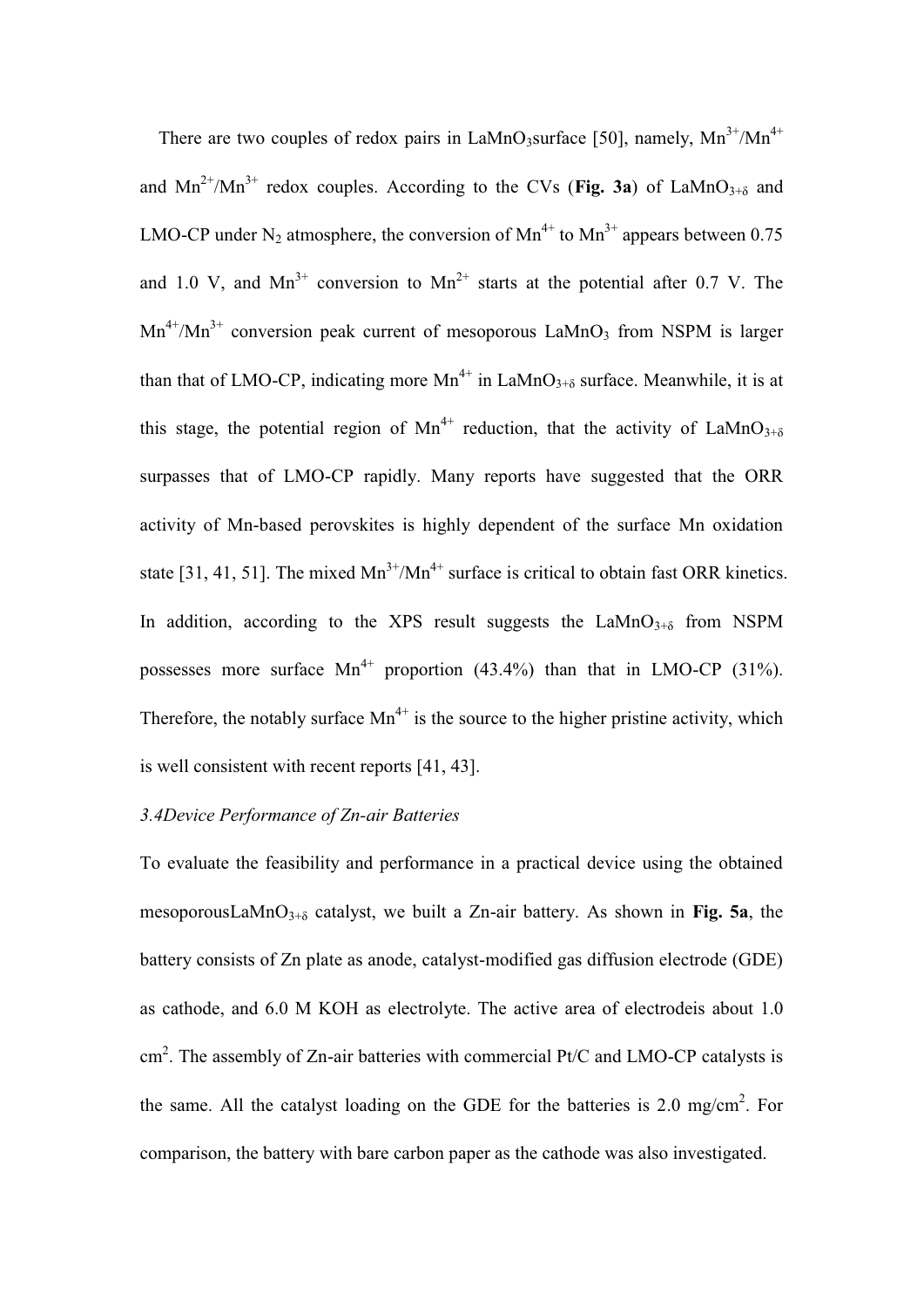**Fig. 5b** presents the I-V (red) and I-P (blue) plots of our batteries. As displayed in Table 1, the open-circuit voltage of cell with mesoporousLaMnO<sub>3+ $\delta$ </sub> catalyst is 1.43 V, which is slightly lower than that of with Pt/C (1.47 V). It is worth to mention that the cell voltages and power densities of the batteries with  $\text{LaMnO}_{3+\delta}$  catalyst is highly approaching to that of with Pt/C catalyst. Moreover, the difference is still small even the current density is increased to hundreds of milliampere per square centimeter. For example, the power density at 200 mA/cm<sup>2</sup> is 198.6 mW/cm<sup>2</sup>, which is only 2.1% lower than the battery with same-loaded Pt/C catalyst  $(202.8 \text{ mW/cm}^2)$ . However, considering the practical application, the cost of  $\text{LaMnO}_{3+\delta}$  catalyst is much lower than commercial Pt/C. As for the battery with LMO-CP catalyst, the open-circuit voltage is only 1.38 V, slightly lower than that with the LaMnO<sub>3+ $\delta$ </sub> catalyst. However, the voltage and power density difference is obviously larger and larger with the increase of current density. This finding is well consistent with ORR polarization study, and supports the conclusion of RRDE study that the  $Mn^{3+}/Mn^{4+}$  redox pair is more dominant for  $\text{LaMnO}_{3+\delta}$ . Besides, the performance of the cell with bare carbon paper is negligible in comparison with all the batteries with catalyst-modified cathode. Furthermore, **Fig. 5c** vividly displays the digital photos of "LMO"-shaped pattern assembled by 30 light-emitting diodes (LED, nominal power:  $\sim$ 30 mW), which were powered by two tandem home-made Zn-air batteries with  $LaMnO<sub>3+\delta</sub>$  as catalyst. A bright and continuous green emission was observed when the LEDs were powered on. In a word, the obtained  $\text{LaMnO}_{3+\delta}$  catalyst can produce high device performance, such as Zn-air batteries.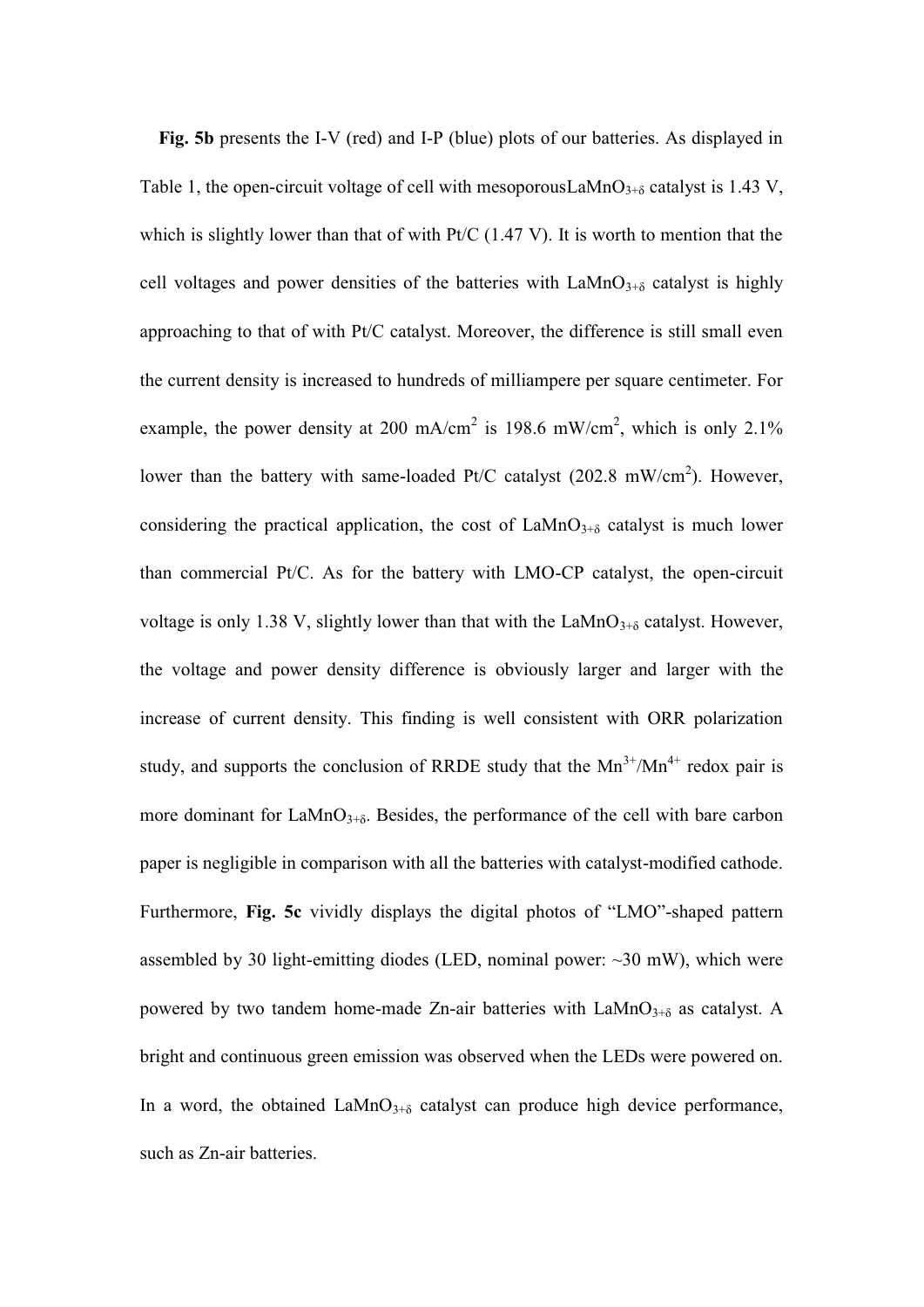## **4. Conclusion**

In summary, we present the preparation of device-feasible non-precious mesoporous LaMnO $_{3+\delta}$  catalysts by NSPM with superior ORR activity. Contributed by the abundant surface  $Mn^{4+}$ , large specific surface area and mesoporous structure, the obtained mesoporous LaMnO<sub>3+ $\delta$ </sub> displayed is 3.1-fold better than that for theLaMnO<sub>3</sub> catalystfrom co-precipitation method. It is a new benchmark for the  $LaMnO<sub>3</sub>$ -based perovskite catalysts for ORR in alkaline media. Moreover, the mass activity reaches 22.5% of commercialPt/C catalyst and correspongding 4.5% of metallic Pt while the earth-abundance of La and Mn is 4~5 orders of magnitude higher. The device study of home-built Zn-air batteries further confirmed the feasibility and Pt/C comparable performance in the practical device using the obtained mesoporous  $LaMnO<sub>3+\delta</sub>$ as catalyst. This work demonstrate the feasibility of developing mesoporous  $\text{LaMnO}_{3+\delta}$ materials as high efficiency ORR electrocatalysts.

## **Acknowledgements**

This work was supported by the National Natural Science Foundation of China (21271009, 21471006), the Natural Science Foundation of Anhui Provincial Education Department (KJ2017A111), the Programs for Science and Technology Development of Anhui Province (1501021019).

W.C. and M. H. acknowledge EU Regional Development Fund and Council of Oulu Region. S.O., T.A., A.-P.H., and S. H. were supported by the Academy of Finland (project 1295696).

### **Appendix A. Supplementary material**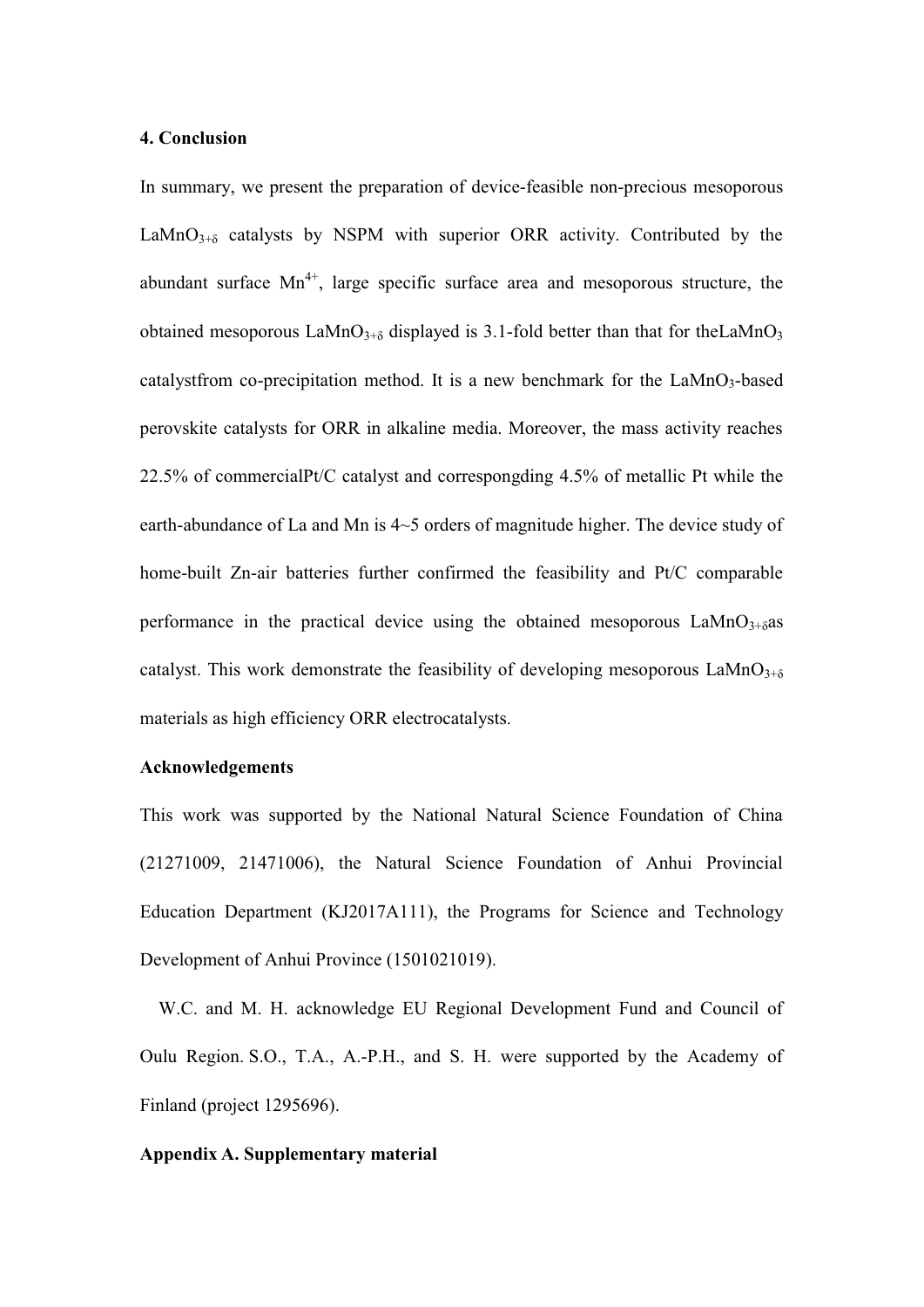## **References**

[1] M. Armand, J. M. Tarascon, Building better batteries, Nature 451 (2008) 652-657.

[2] J. Jiang, Y. Y. Li, J. P. Liu, X. T. Huang, C. Z. Yuan, X. W. Lou, Recent advances in metal oxide-based electrode architecture design for electrochemical energy storage, Adv. Mater. 24 (2012) 5166-5180.

[3] B. C. H. Steele, A. Heinzel, Materials for fuel-cell technologies, Nature 414 (2001) 345-352.

[4] F. Y. Cheng, J. Chen, Metal-air batteries: from oxygen reduction electrochemistry to cathode catalysts, Chem. Soc. Rev.41 (2012) 2172-2192.

[5] V. R. Stamenkovic, B. Fowler, B. S. Mun, G. F. Wang, P. N. Ross, C. A. Lucas, N. M. Marković, Improved oxygen reduction activity on  $Pt<sub>3</sub>Ni$  (111) via increased surface site availability, Science 315 (2007) 493-497.

[6] M. K. Debe, Electrocatalyst approaches and challenges for automotive fuel cells, Nature 486 (2012) 43-51.

[7] S. J. Guo, S. Zhang, S. H. Sun, Tuning nanoparticle catalysis for the oxygen reduction reaction, Angew. Chem. Int. Ed.52 (2013) 8526-8544.

[8] Y. H. Bing, H. S.Liu, L.Zhang, D.Ghosh, J. J.Zhang, Nanostructured Pt-alloy electrocatalysts for PEM fuel cell oxygen reduction reaction, Chem. Soc. Rev.39 (2010) 2184-2202.

[9] B. Lim, M. J. Jiang, P. H. C. Camargo, E. C. Cho, J. Tao, X. M. Lu, Y. M. Zhu, Y. N. Xia, Pd-Pt bimetallic nanodendrites with high activity for oxygen reduction, Science 324 (2009) 1302-1305.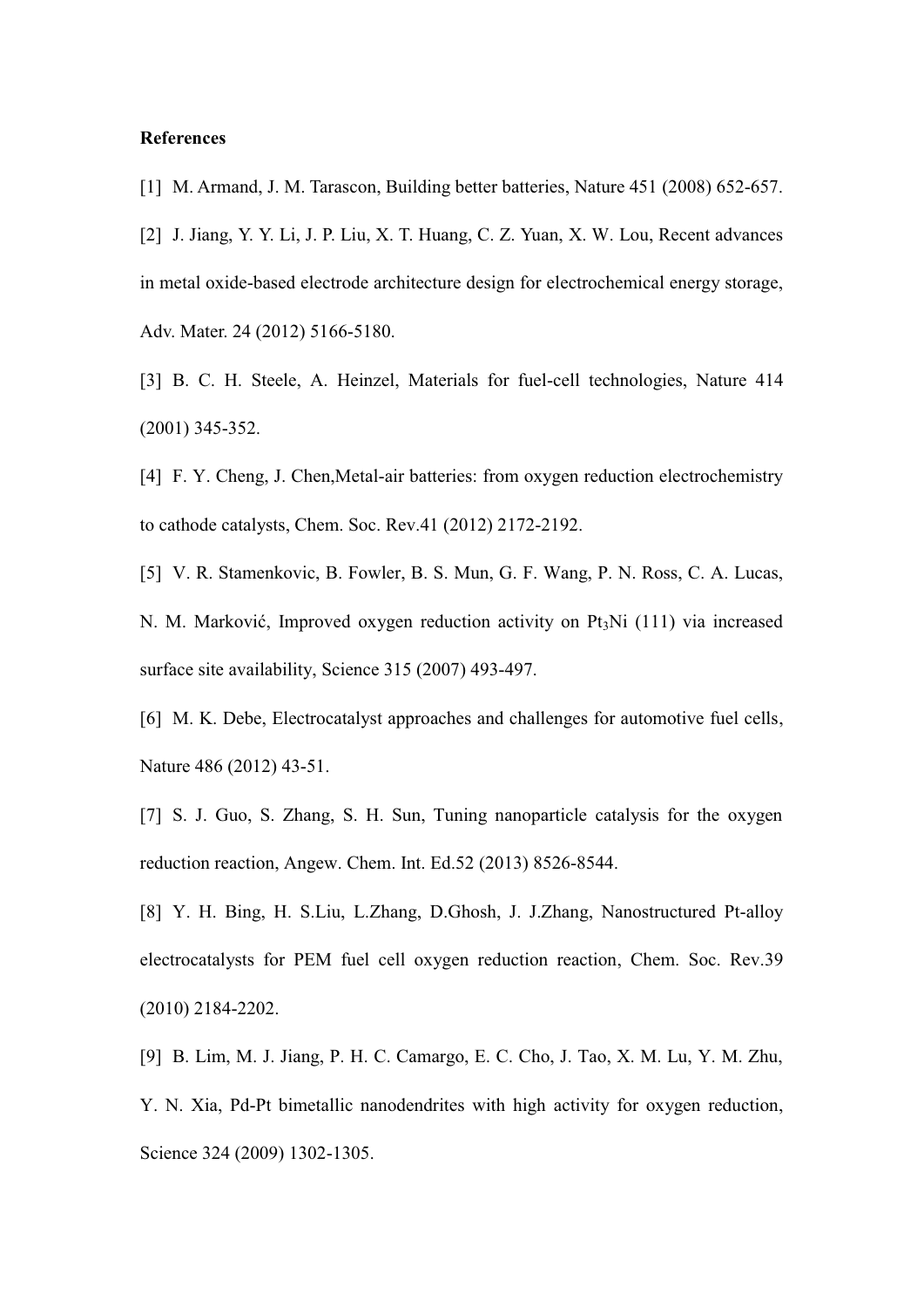[10] K. P. Gong, F. Du, Z. H. Xia, M. Durstock, L. M. Dai, Nitrogen-doped carbon nanotube arrays with high electrocatalytic activity for oxygen reduction, Science 323 (2009) 760-764.

[11] L. M. Dai, Y. H. Xue, L. T. Qu, H.-J. Choi, J. B. Baek, Metal-free catalysts for oxygen reduction reaction, Chem. Rev. 115 (2015) 4823-4892.

[12] Y. Zhao, L. J. Liang, S. Chen, X. Z. Wang, Y. W. Ma, Q. Wu, Y. F. Jiang, W. J. Qian, Z. Hu, Can boron and nitrogen co-doping improve oxygen reduction reaction activity of carbon nanotubes, J. Am. Chem. Soc. 135 (2013) 1201-1204.

[13] L. Lin, Q. Zhu, A.-W. Xu, Noble-metal-free Fe-N/C catalyst for highly efficient oxygen reduction reaction under both alkaline and acidic conditions, J. Am. Chem. Soc. 136 (2014) 11027-11033.

[14] W. Zhang, Z. Y. Wu, H.L.Jiang, S. H. Yu, Nanowire-directed templating synthesis of metal±organic framework nanofibers and their derived porous doped carbon nanofibers for enhanced electrocatalysis, J. Am. Chem. Soc. 136 (2014) 14385-14388. [15] Y. Y. Liang, Y. G. Li, H. L. Wang, J. G. Zhou, J. Wang, T. Regier, H. J. Dai, Co3O4nanocrystals on graphene as a synergistic catalyst for oxygen reduction reaction,Nat. Mater.10 (2011) 780-786.

[16] Y. Y. Liang, H. L. Wang, J. G. Zhou, Y. G. Li, J. Wang, T. Regier, H. J. Dai,Covalent hybrid of spinel manganese-cobalt oxide and graphene as advanced oxygen reduction electrocatalysts, J. Am. Chem. Soc. 134 (2012) 3517-3523.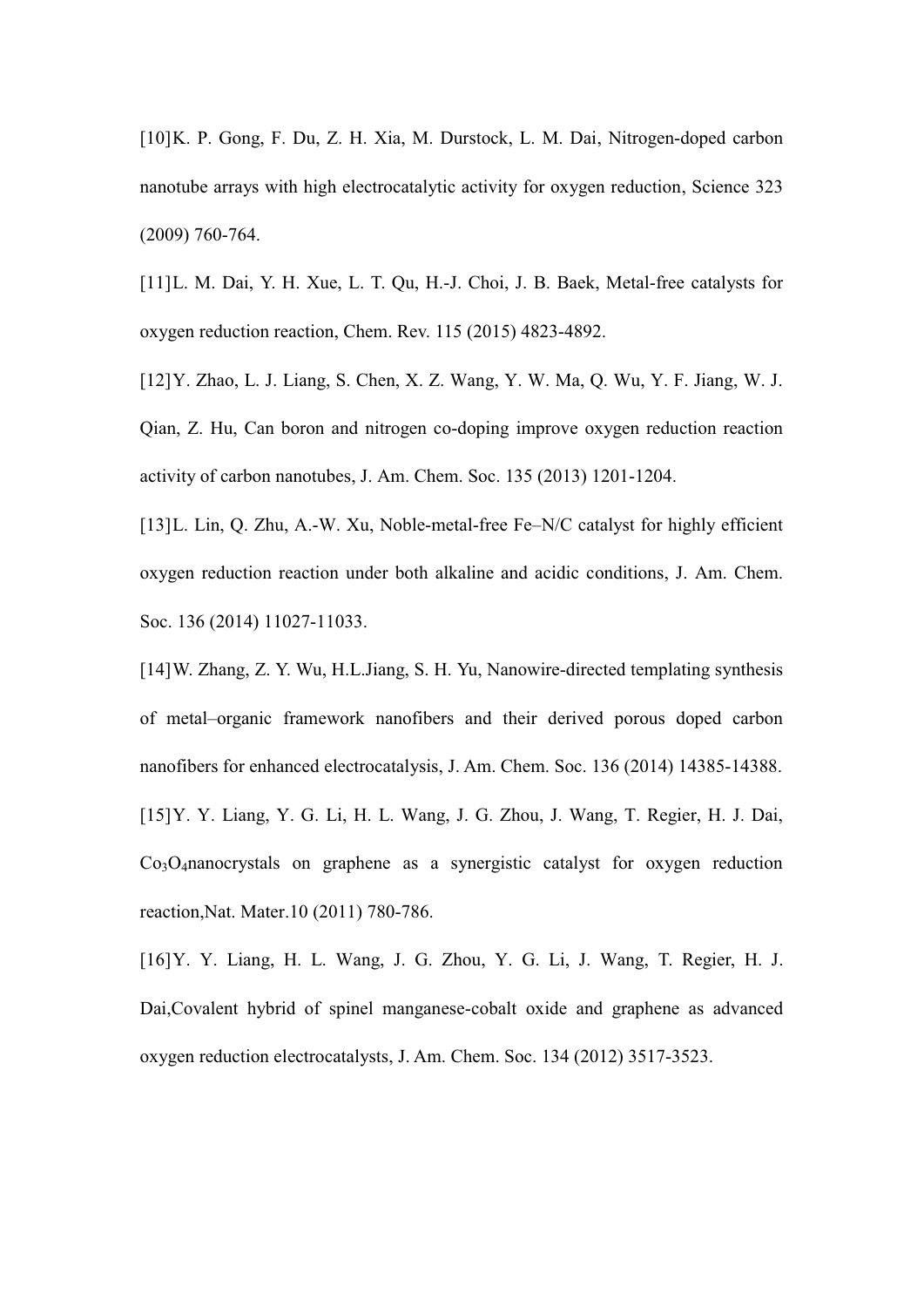[17] G. Q. Zhang, B. Y. Xia, X. Wang, X. W. Lou, Strongly coupled  $NiCo<sub>2</sub>O<sub>4</sub>$ -rGO hybrid nanosheets as a methanol-tolerant electrocatalyst for the oxygen reduction reaction,Adv. Mater. 26 (2014) 2408-2412.

[18] Z.Y. Wu, X. X. Xu, B.C.Hu, H. W. Liang, Y. Lin, L.F.Chen, S.H. Yu, Iron carbide nanoparticles encapsulated in mesoporous Fe-N-doped carbon nanofibers for efficient electrocatalysis,Angew. Chem. Int. Ed.127 (2015) 8297-8301.

[19] J. Wang, H. H. Wu, D. F. Gao, S. Miao, G. X. Wang, X. H. Bao, High-density iron nanoparticles encapsulated within nitrogen-doped carbon nanoshell as efficient oxygen electrocatalyst for zinc-air battery, Nano Energy 13 (2015) 387-396.

[20] Y. L. Zhao, L. Xu, L. Q. Mai, C. H. Han, Q. Y. An, X. Xu, Y. Liu, Q. J. Zhang, Hierarchical mesoporous perovskite  $La_0.5r_0.5C_0O_{2.91}$  nanowires with ultrahigh capacity for Li-air batteries, Proc. Nat. Acad. Sci., U. S. A.109 (2012) 19569-19574.

[21] J. J. Xu, D. Xu, Z. L. Wang, H. G. Wang, L. L. Zhang, X. B. Zhang, Synthesis of perovskite-based porous  $La<sub>0.75</sub>Sr<sub>0.25</sub> MnO<sub>3</sub>$  nanotubes as a highly efficient electrocatalyst for rechargeable lithium-oxygen batteries, Angew. Chem. Int. Ed.52 (2013) 3887-3890.

[22] M. Risch, K. A. Stoerzinger, S. Maruyama, W. T. Hong, I. Takeuchi, Y. Shao-Horn,  $La_{0.8}Sr_{0.2}MnO_{3-\delta}$  decorated with  $Ba_{0.5}Sr_{0.5}Co_{0.8}Fe_{0.2}O_{3-\delta}$ : a bifunctional surface for oxygen electrocatalysis with enhanced stability and activity, J. Am. Chem. Soc.136 (2014) 5229-5232.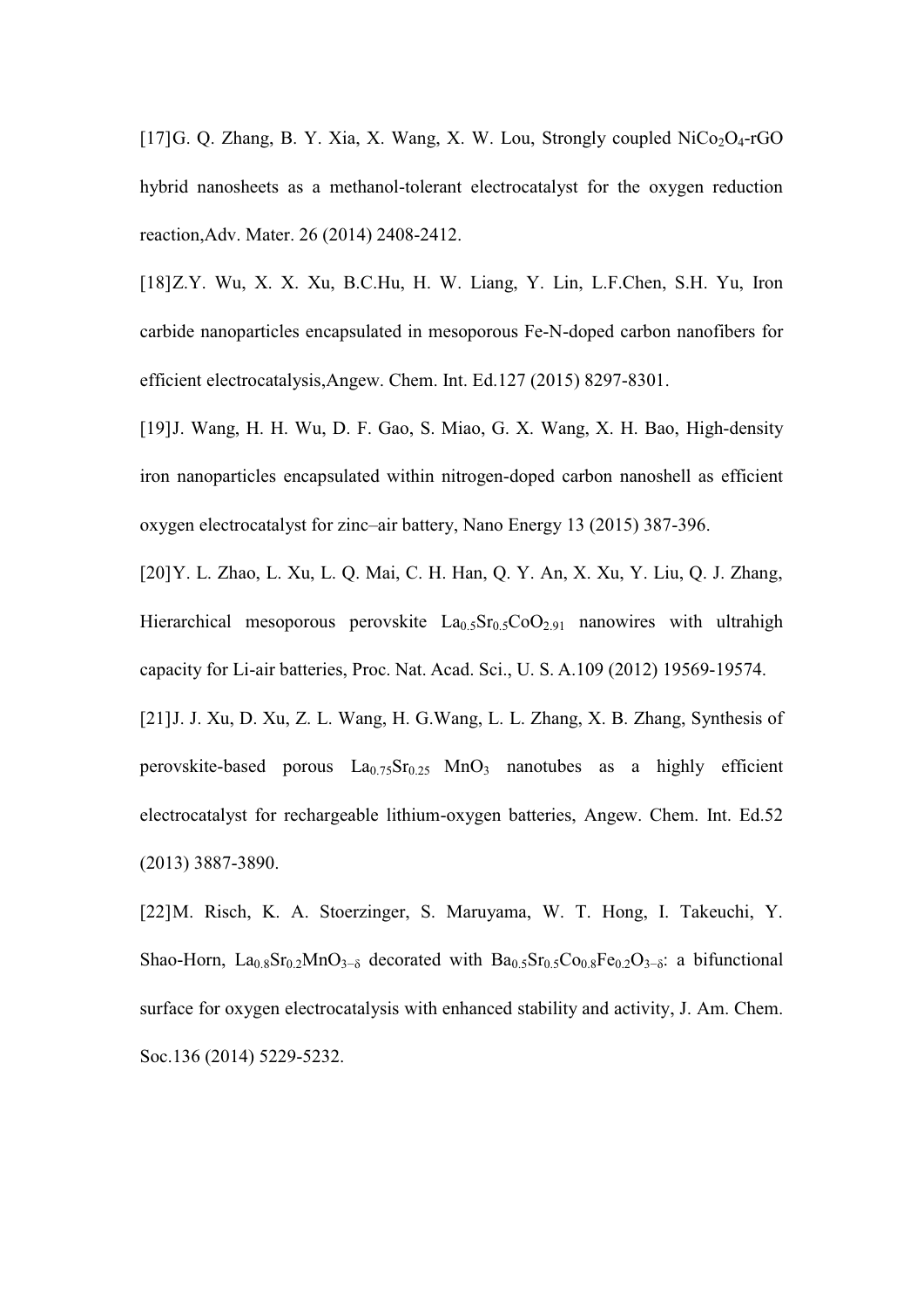[23] W. Zhou, J. Sunarso, Enhancing bi-functional electrocatalytic activity of perovskite by temperature shock: acase study of  $\text{LaNiO}_{3-\delta}$ , J. Phys. Chem. Lett. 4 (2013) 2982-2988.

[24] Z. Chen, A. P. Yu, D. Higgins, H. Li, H. J. Wang, Z. W. Chen, Highly active and durable core-corona structured bifunctional catalyst for rechargeable metal-air battery application, Nano Lett.12 (2012) 1946-1952.

 $[25]$  X. P. Han, F. Y. Cheng, T. R. Zhang, J. G. Yang, Y. X. Hu, J. Chen, Hydrogenated uniform Pt clusters supported on porous  $CaMnO<sub>3</sub>$  as a bifunctional electrocatalyst for enhanced oxygen reduction and evolution, Adv. Mater. 26 (2014) 2047-2051.

[26] X. P. Han, T. R. Zhang, J. Du, F. Y. Cheng, Porous calcium-manganese oxide microspheres for electrocatalytic oxygen reduction with high activity, J. Chen, Chem. Sci.4 (2013) 368-376.

[27] E. Symianakis, D. Malko, E. Ahmad, A. S. Mamede, J. F. Paul, N. Harrison, A. Kucernak, Electrochemical characterization and quantified surface termination obtained by low energy ion scattering and X-ray photoelectron spectroscopy of orthorhombic and rhombohedral  $\text{LaMnO}_3$  powders, J. Phys. Chem. C119 (2015) 12209-12217.

[28] J. Suntivich, H. A. Gasteiger, N. Yabuuchi, H. Nakanishi, J. B. Goodenough, Y. Shao-Horn,Design principles for oxygen-reduction activity on perovskite oxide catalysts for fuel cells and metal-air batteries, Nat. Chem.3 (2011) 546-550.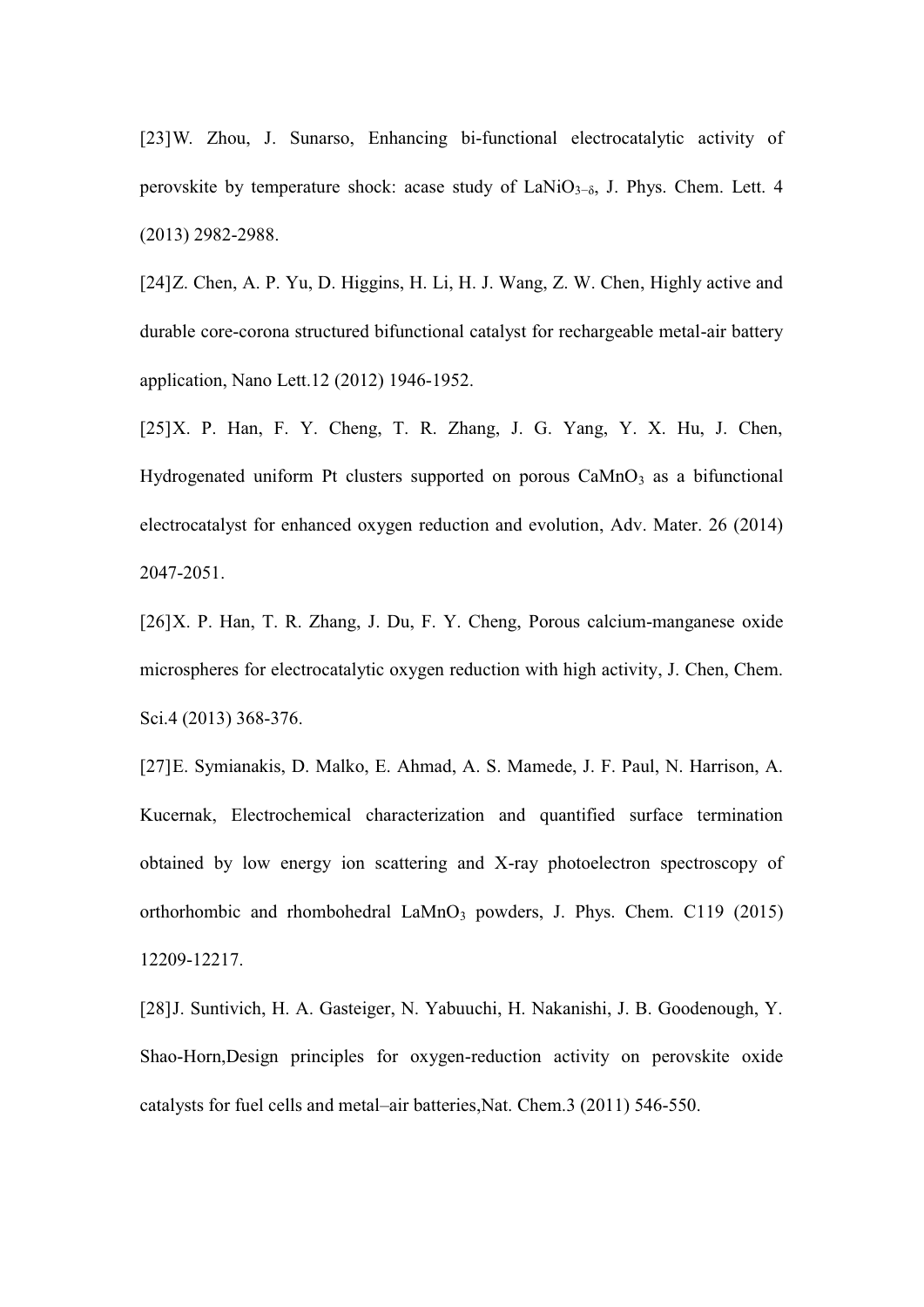[29] J. Suntivich, E. E. Perry, H. A. Gasteiger, Y. Shao-Horn, The influence of the cation on the oxygen reduction and evolution activities of oxide surfaces in alkaline electrolyte,Electrocatal.4 (2013) 49-55.

[30]T. Poux, F. S. Napolskiy, T. Dintzer, G. Kéranguéven, S. Y. Istomin, G. A. Tsirlina, E. V. Antipov, E. R. Savinova, Dual role of carbon in the catalytic layers of perovskite/carbon composites for the electrocatalytic oxygen reduction reaction, Catal. Today189 (2012) 83-92.

[31] G. Kéranguéven, S. Royer, E. Savinova, Synthesis of efficient Vulcan-LaMnO<sub>3</sub> perovskite nanocomposite for the oxygen reduction reaction, Electrochem. Commun.50 (2015) 28-31.

[32] M. Kakihana, M. Arima, M. Yoshimura, N. Ikeda, Y. Sugitani, Synthesis of high surface area  $\text{LaMnO}_{3+d}$  by a polymerizable complex method, J. Alloy. Compd. 283 (1999) 102-105.

[33] T. Nitadori, T. Ichiki, M. Misono, Catalytic properties of perovskite-type mixed oxides  $(ABO<sub>3</sub>)$  consisting of rare earth and 3d transition metals. The roles of the A-and B-site ions, Bull. Chem. Soc. Jpn.61 (1988) 621-626.

[34] A. Mahmood, M. F. Warsi, M. N. Ashiq, M. Sher, Improvements in electrical and dielectric properties of substituted multiferroic  $LaMnO<sub>3</sub>$  based nanostructures synthesized by co-precipitation method,Mater. Res. Bull.47 (2012) 4197-4202.

[35] L. Kuai, J. Geng, E. J. Kan, C. Y. Chen, Y. D. Liu, Q. Wang, B. Y. Geng, A reliable aerosol-spray-assisted approach to produce and optimize amorphous metal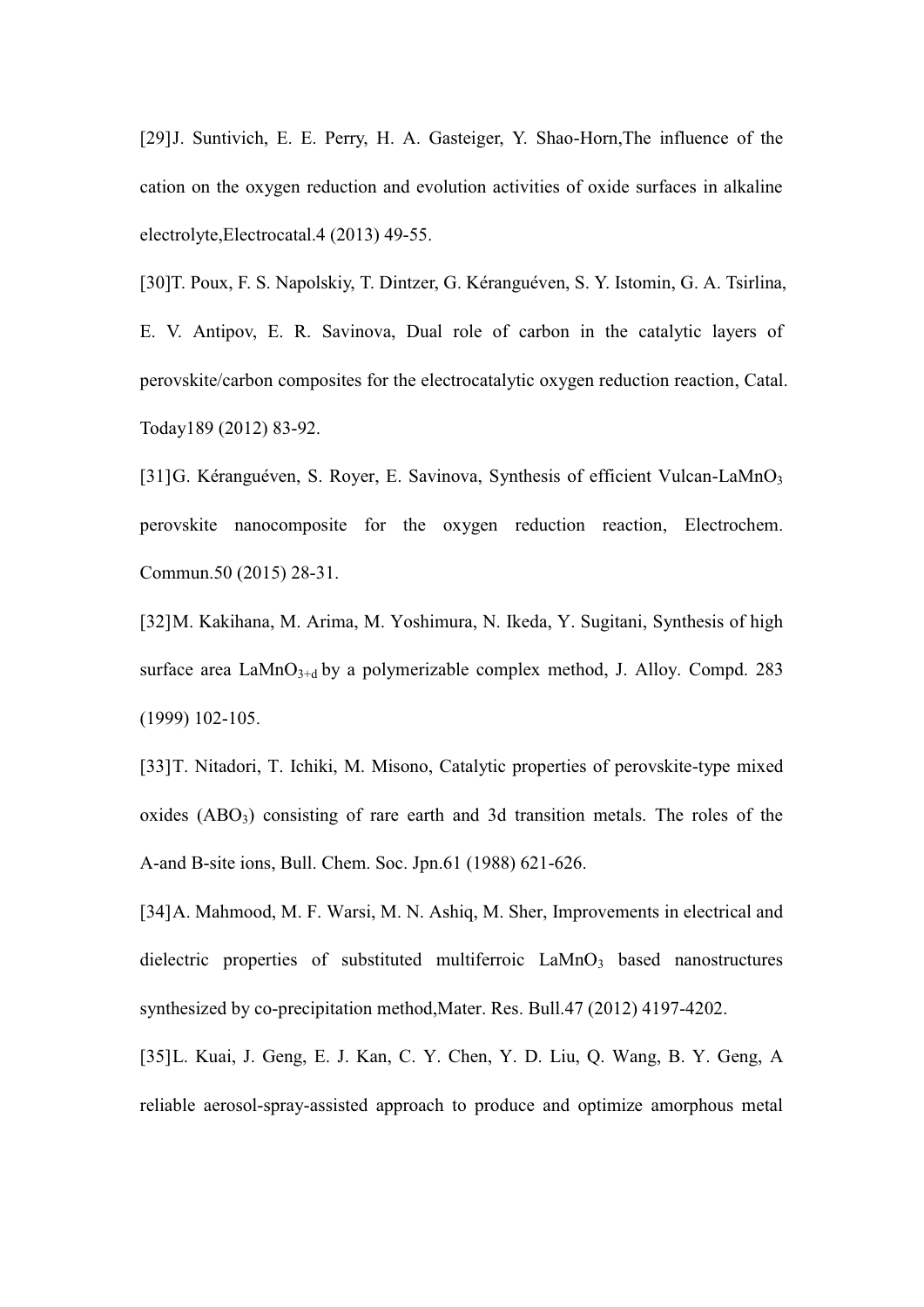oxide catalysts for electrochemical water splitting, Angew. Chem. Int. Ed.126 (2014) 7677-7681.

[36] L. Kuai, J. X. Wang, T. Ming, C. H. Fang, Z. H. Sun, B. Y. Geng, J. F. Wang, Aerosol-spray diverse mesoporous metal oxides from metal nitrates, Sci. Rep.5 (2015) 9923.

[37]T. Okumura, Y. Yamaguchi, H, Kobayashi, X-ray absorption near-edge structures of LiMn<sub>2</sub>O<sub>4</sub> and LiNi<sub>0.5</sub>Mn<sub>1.5</sub>O<sub>4</sub> spinel oxides for lithium-ion batteries: the first-principles calculation study, Phys. Chem. Chem. Phys. 18 (2016) 17827-17830.

[38] A. Y. Ramos, N. M. Souza-Neto, H. C. N. Tolentino, O. Bunau, Y. Joly, S. Grenier, J.-P. Itié, A.-M. Flank, P. Lagarde, A. Caneiro, Bandwidth-driven nature of the pressure-induced metal state of  $LaMnO<sub>3</sub>$ , EPL,96 (2011) 36002.

[39] J.G. Wang, Y. Yang, Z.H. Huang, F. Y. Kang, Rational synthesis of MnO2/conducting polypyrrole@carbon nanofiber triaxial nano-cables for high-performance supercapacitors, J. Mater. Chem.22 (2012) 16943-16949.

[40] E. Arendt, A. Maione, A. Klisinska, O. Sanz, M. Montes, S. Suarez, J. Blanco, P. Ruiz, Structuration of  $LaMnO<sub>3</sub>$  perovskite catalysts on ceramic and metallic monoliths: Physico-chemical characterization and catalytic activity in methane combustion, Appl. Catal. A: General339 (2008) 1-14.

[41] V. Celorrio, E. Dann, L. Calvillo, D. J. Morgan, S. R. Hall, D. J. Fermin, Oxygen reduction at carbon-supported lanthanides: The role of the B-site, ChemElectroChem3 (2016) 283-291.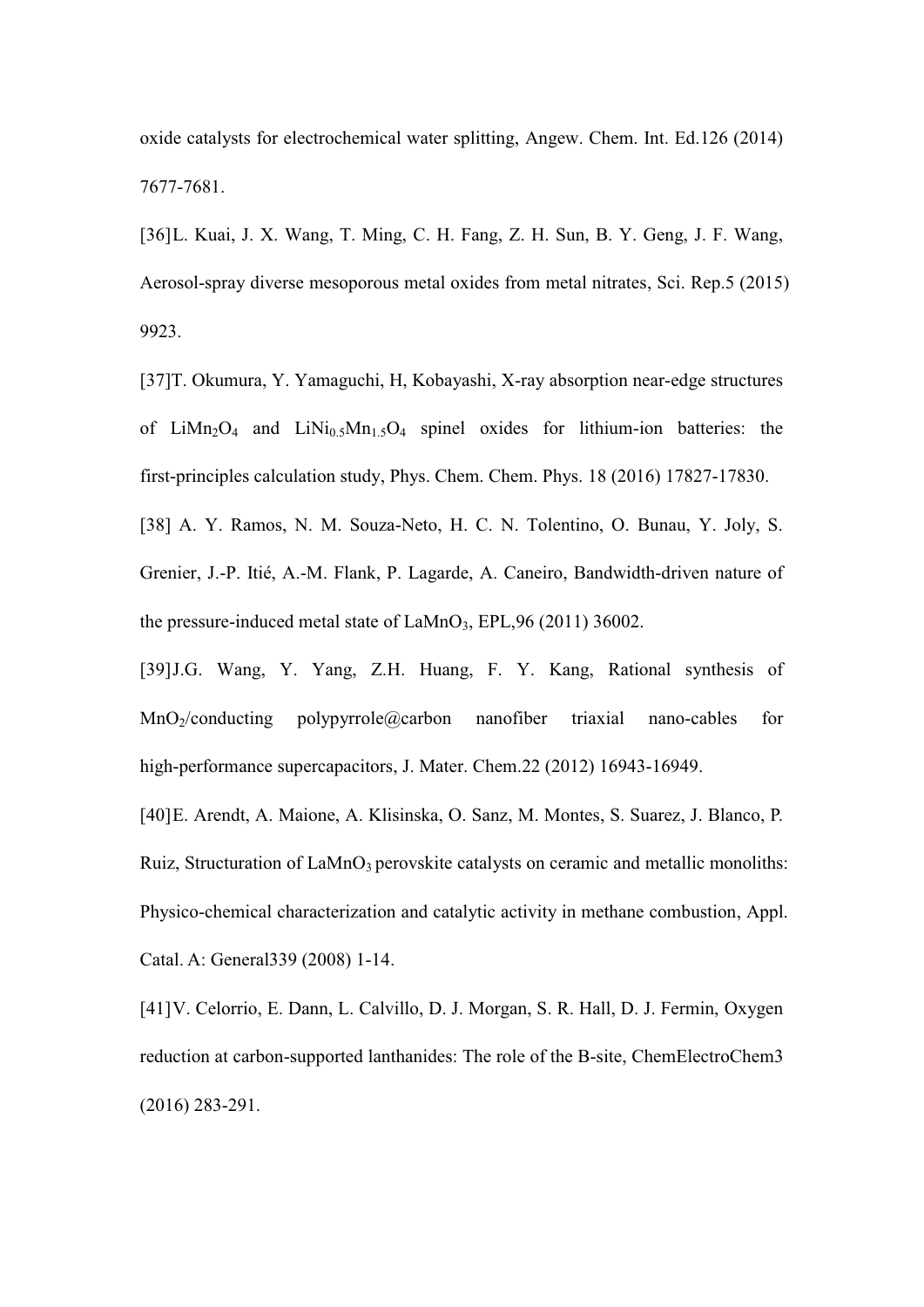[42] A. J. Bard, L. R. Faulkner, Electrochemical Methods: Fundamentals and Applications, New York: wiley, 1980.

[43] W. M. Wang, D. Zheng, C. Du, Z. Q. Zou, X. G. Zhang, B. J. Xia, H. Yang, D. L. Akins, Carbon-supported Pd-Co bimetallic nanoparticles as electrocatalysts for the oxygen reduction reaction, J. Power Sources 167 (2007) 243-249.

[44] K. A. Stoerzinger, M. Risch, B. H. Han, Y. Shao-Horn, Recent insights into manganese oxides in catalyzing oxygen reduction kinetics, ACS Catal. 5 (2015) 6021-6031.

[45] A. S. Ryabova, F. S. Napolskiy, T. Poux, S. Y. Istomin, A. Bonnefont, D. M. Antipin, A. Y. Baranchikov, E. E. Levin, A. M. Abakumov, G. Kéranguéven, E. V. Antipov, G. A. Tsirlina, E. R. Savinova, Rationalizing the influence of the Mn (IV)/Mn (III) red-ox transition on the electrocatalytic activity of manganese oxides in the oxygen reduction reaction, Electrochim. Acta187 (2016) 161-172.

[46] J. Suntivich, H. A. Gasteriger, N. Yabuuchi, Y. Shao-Horn, Electrocatalytic measurement methodology of oxide catalysts using a thin-film rotating disk electrode, J. Electrochem. Soc. 157 (2010) B1263-B1268.

[47] C. L. Spiegel, Designing &Building Fuel Cells, The McGraw–Hill Companies (2007).

[48] P. Patnaik, Handbook of Inorganic Chemicals, The McGraw-Hill Companies (2002).

[49] H. X. Zhang, J. Wang, Y. W. Zhang, W. -L. Xu, W. Xing, D. Xu, Y. F. Zhang, X. B. Zhang, ZIF-8 derived graphene-based nitrogen-doped porous carbon sheets as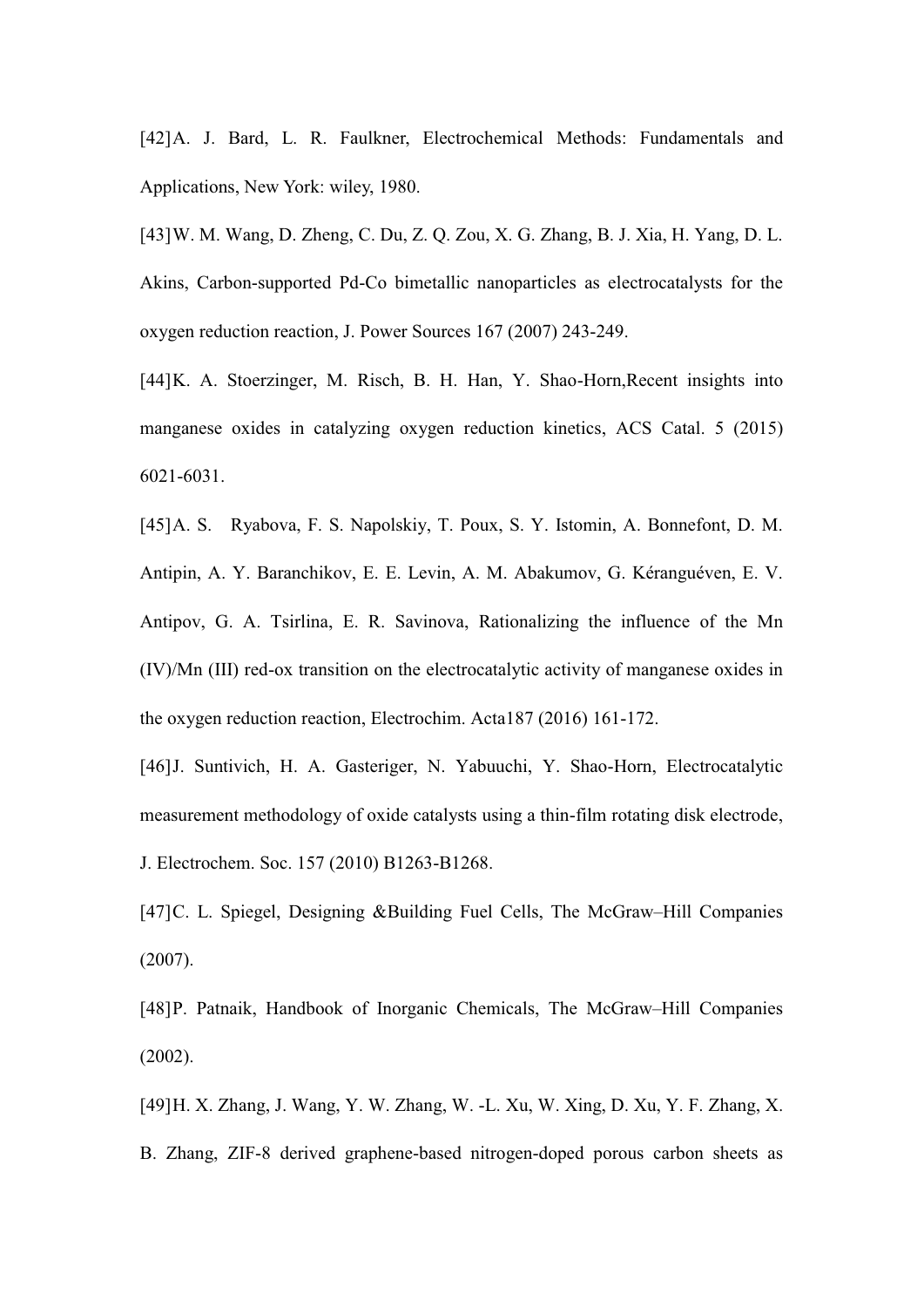highly efficient and durable oxygen reduction electrocatalysts, Angew. Chem. Int. Ed.53 (2014) 14235-14239.

[50] J. T. Mefford, W. G. Hardin, S. Dai, K. P. Johnston, K. J. Stevenson, Anion charge storage through oxygen intercalation in LaMnO3perovskitepseudocapacitor electrodes, Nat. Mater. 13 (2014) 726-732.

[51] K. A. Stoerzinger, W. M. Lü, C. J. Li, Ariando, T. Venkatesan, Y. Shao-Horn, Highly active epitaxial  $La_{(1-x)}Sr_xMnO_3$ surfaces for the oxygen reduction reaction: Role of charge transfer, J. Phys. Chem. Lett.6 (2015) 1435-1440.

[52]M. Rovezzi, C. Lapras, A. Manceau, P. Glatzel, R. Verbeni,High energy-resolution x-ray spectroscopy at ultra-high dilution with spherically bent crystal analyzers of 0.5 m radius, Rev. Sci. Instrum. 88 (2017) 013108.

[53]G. T. Seidler, D. R. Mortensen, A. J. Remesnik, J. I. Pacold, N. A. Ball,A laboratory-based hard x-ray monochromator for high-resolution x-ray emission spectroscopy and x-ray absorption near edge structure measurements, Rev, Sci. Instrum. 85 (2014) 113906.

[54]D. R. Mortensen, G. T. Seidler, A. S. Ditter, P. Glatzel,Benchtop Nonresonant X-ray Emission Spectroscopy: Coming Soon to Laboratories and XAS Beamlines Near You, J. Phys: Conf. Ser. 712 (2016) 012036.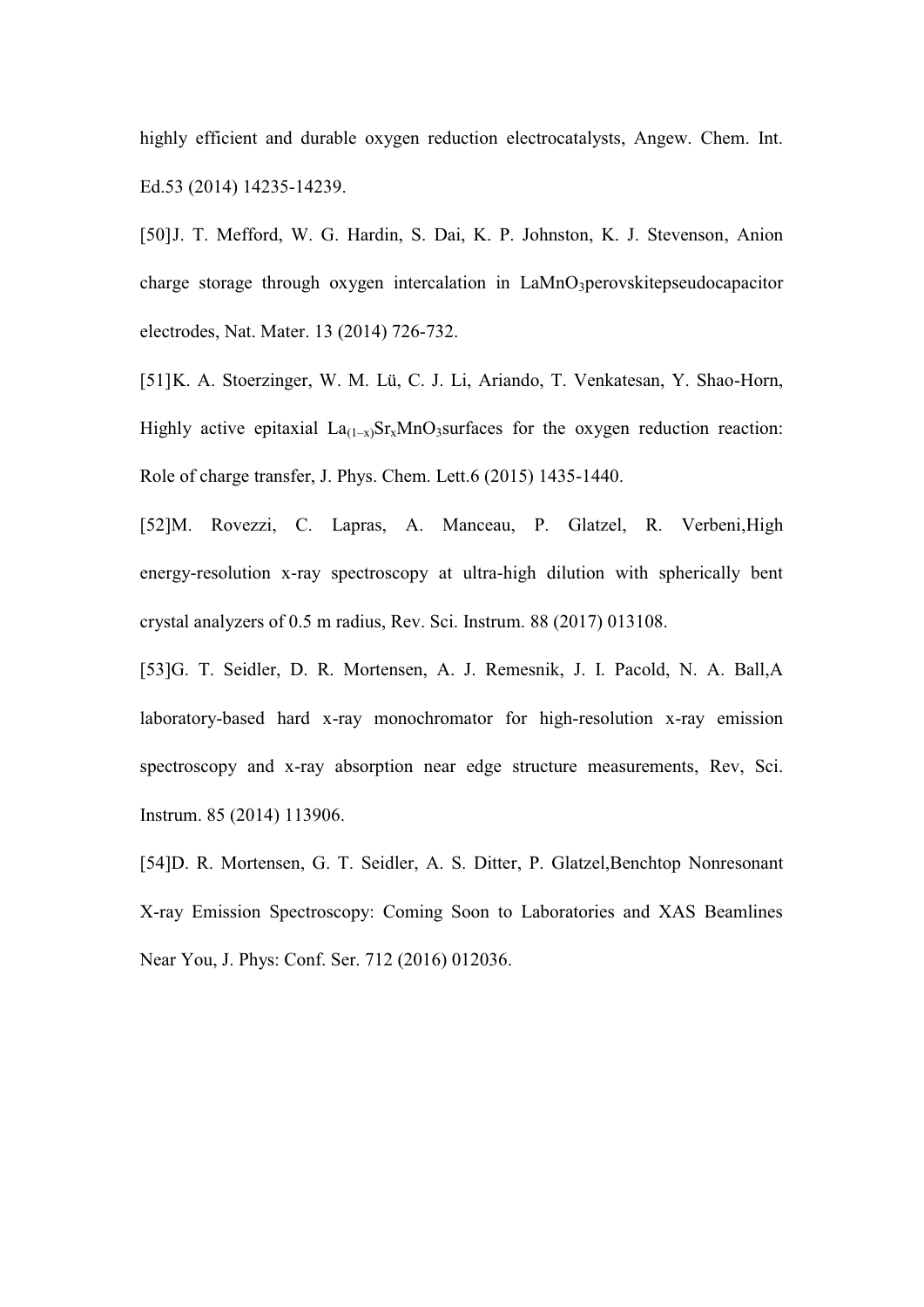

**Fig. 1** The synthesis procedure (a) of mesoporous  $\text{LaMnO}_{3+\delta}$ , SEM images of LaMnO<sub>3</sub> precursor (b) and mesoporous LaMnO<sub>3+ $\delta$ </sub> product (c), TEM (d), HRTEM (e) images, and EDX-mapping (f) of the mesoporous  $\text{LaMnO}_{3+\delta}$  microspheres.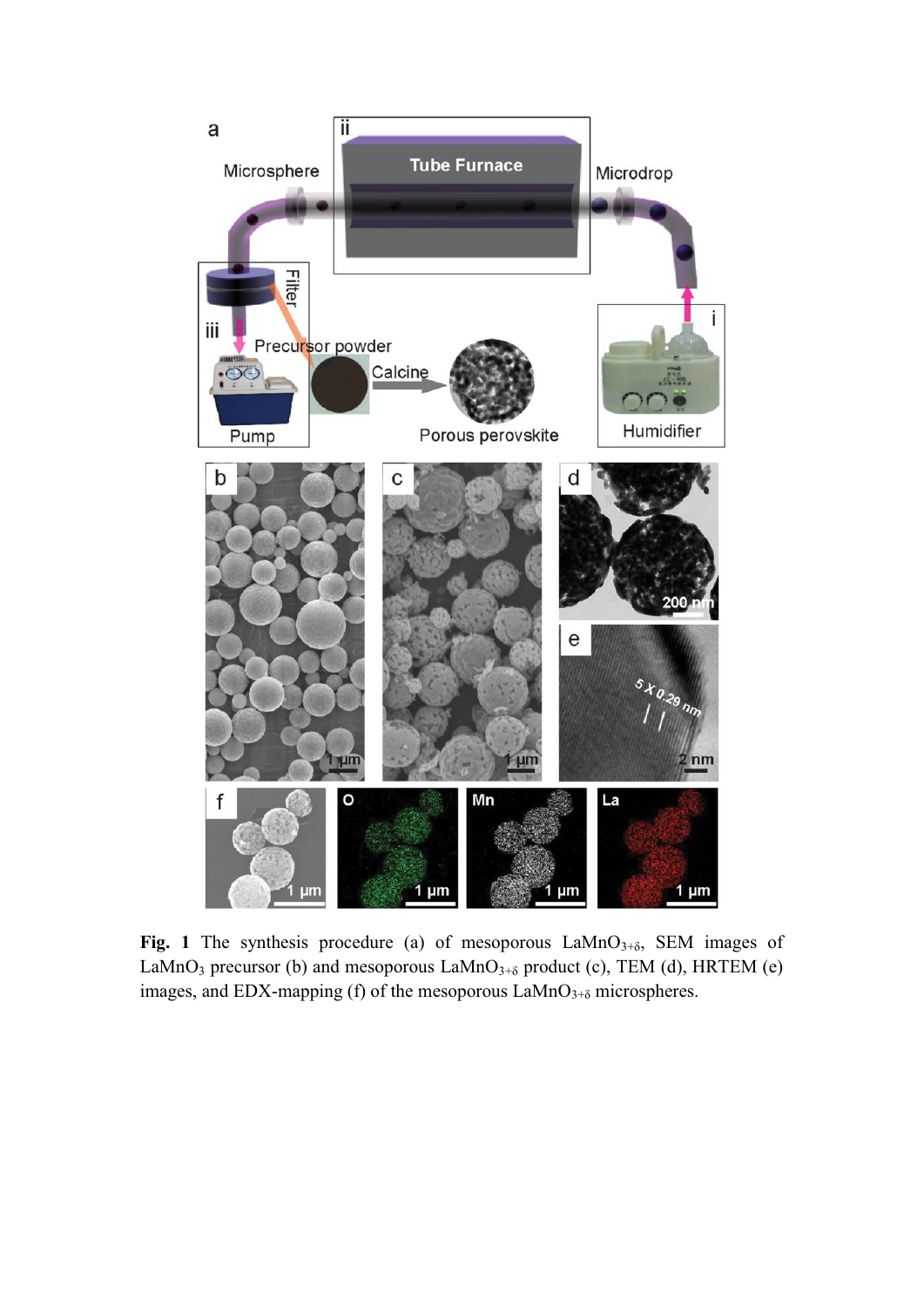

Fig. 2 (a) XRD patterns of LMO-600 (black), mesoporous LaMnO $_{3+\delta}$  (blue), LMO-CP (red) and the standard patterns of rhombohedral  $\text{LaMnO}_{3.26}$  (blue) and cubic LaMnO<sub>3</sub> (pink); (b) Mn K-edge XANES spectra of various samples; (c) XPS Mn2p (left) and O1s (right) spectra of  $LaMnO<sub>3+\delta</sub>$  (gray) and LMO-CP (green); (d) Fitted XPS Mn2p spectra of  $\text{LAMnO}_{3+\delta}$  (left) and LMO-CP (right).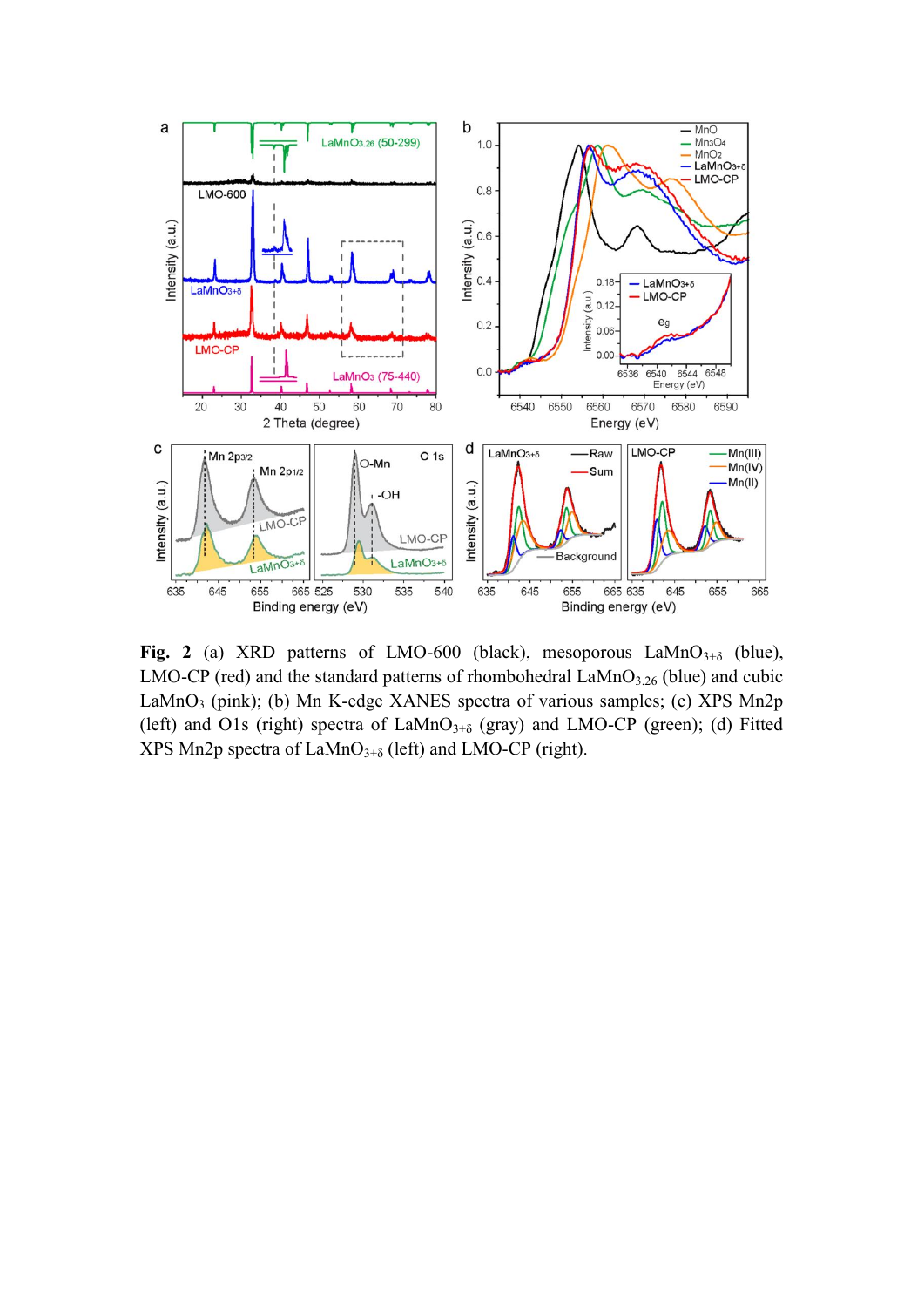

**Fig. 3** CVs (a) and LSV curves (b), Koutecky-Levich analysis (c), and potential dependent mass activity plots (d) of mesoporous  $\text{LaMnO}_{3+\delta}$  (red), LMO-CP (pink) and commercial Pt/C (green) catalysts, and retention plots after long-time electrocatalysis procedure (e) of  $\text{LaMnO}_{3+\delta}$  (red) and Pt/C (black) catalysts. The error bars in Figure 3c represents the standard deviations of at least 3 independent tests.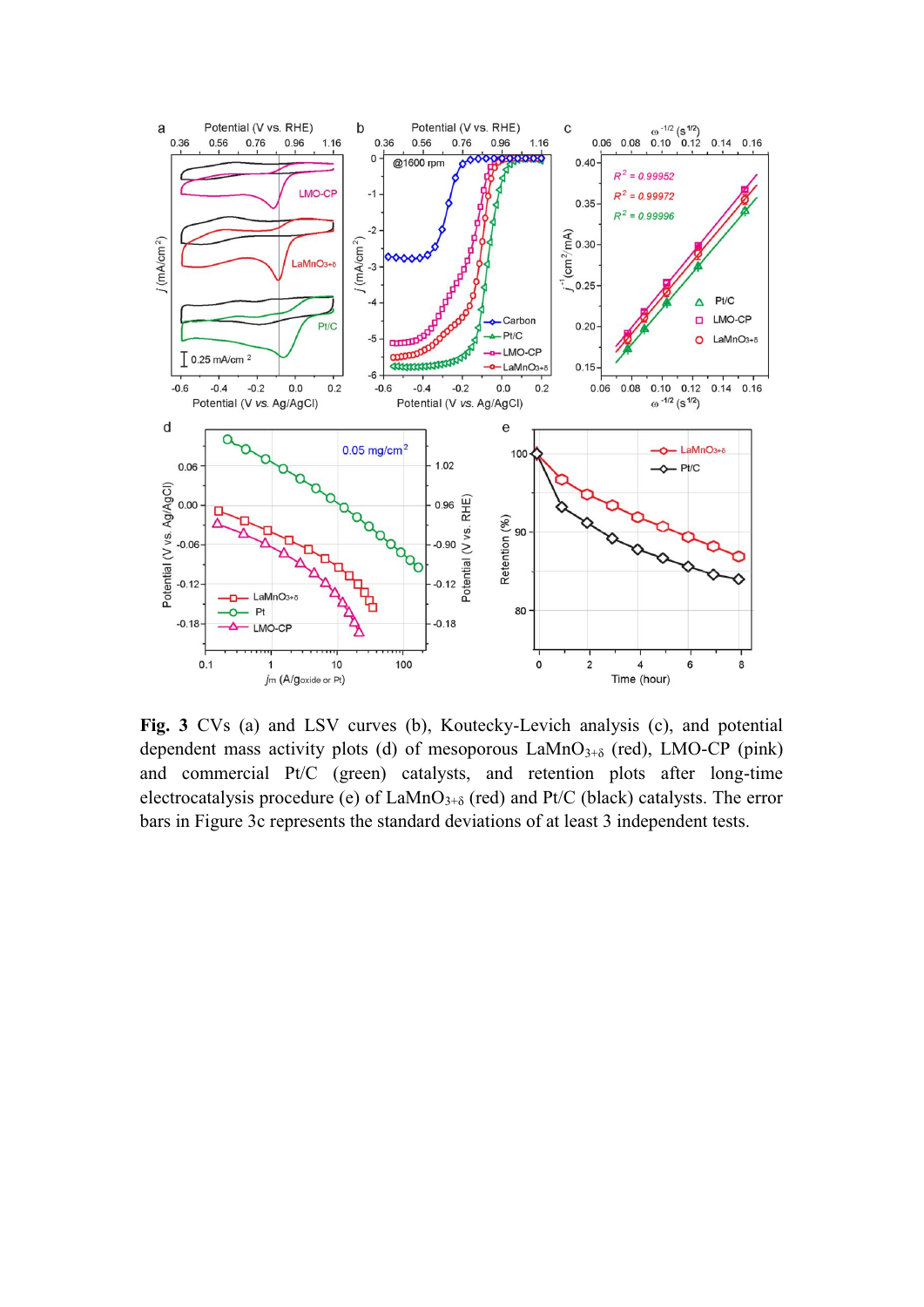

**Fig. 4** RRDE tests (a) and potential-dependent peroxide yield (purple) and electron transfer numbers (n) (blue) of mesoporous  $LaMnO<sub>3+\delta</sub>$  and  $LMO-CP$  catalyst at the rotation rate of 1600 rpm.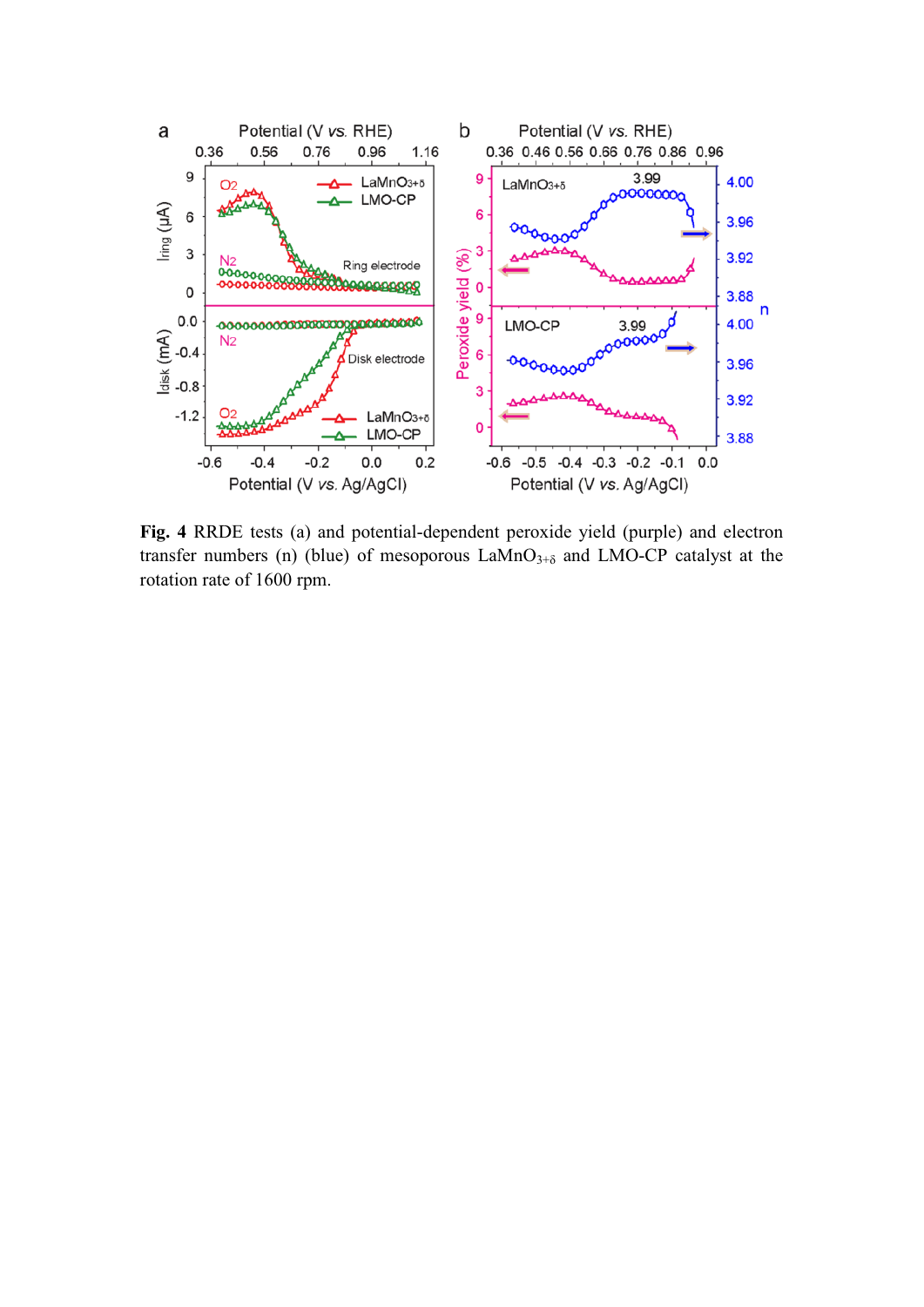

**Fig. 5** (a) Scheme of our home-made Zn-air batteries. (b) I-V and I-P plots of Zn-air batteries with bare, mesoporous  $LaMnO<sub>3+\delta</sub>$ ,  $LMO-CP$  and commercial Pt/C catalysts-modified GDE. (c) Digital photos (Left: power-off under daylight; Middle: power-on under daylight; Right: power-on under dark) of "LMO" shaped light-emitting diodes powered by two tandem Zn-air batteries with  $LaMnO<sub>3+\delta</sub>$  as catalyst.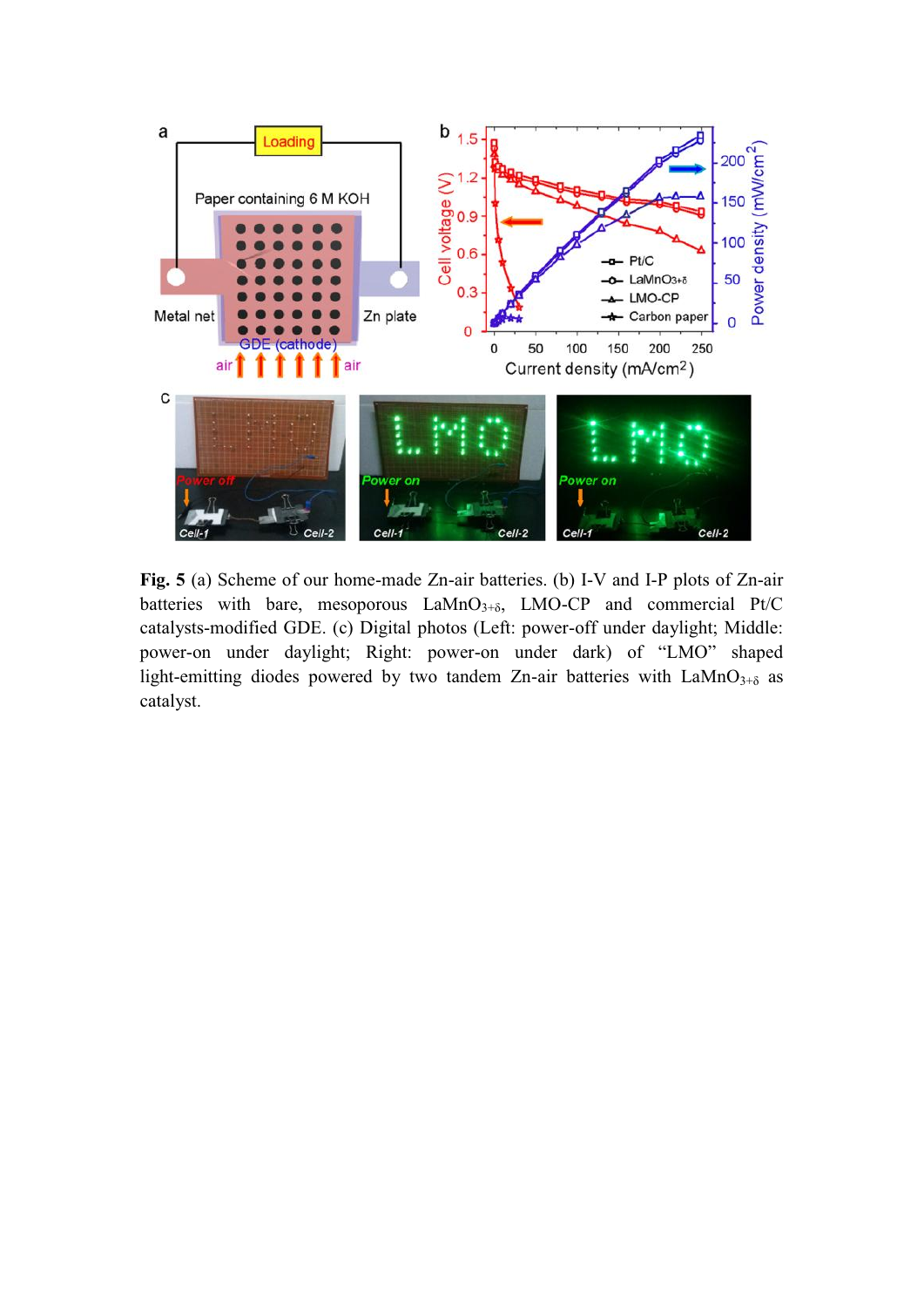| Materials           | Loading<br>mg/cm <sup>2</sup> | $E_p$<br>V | $J_{\rm p}$<br>mA/cm <sup>2</sup> | $j_{\rm m, 0.9 \, v}^{\rm [a]}$<br>$\rm A/g$ | $n_{0.9 V}$ | Voltage of Zn-air batteries<br>V |                          |                      |
|---------------------|-------------------------------|------------|-----------------------------------|----------------------------------------------|-------------|----------------------------------|--------------------------|----------------------|
|                     |                               |            |                                   |                                              |             | $V_{OC}$                         | V<br>$1 \text{ mA/cm}^2$ | $10 \text{ mA/cm}^2$ |
| LaMn $O_{3+\delta}$ | 0.25                          | 0.872      | 0.57                              | $2.83 \pm 0.20$                              | 3.99        | 1.430                            | 1.322                    | 1.255                |
| LMO-CP              | 0.25                          | 0.845      | 0.75                              | $0.90 \pm 0.10$                              | 3.99        | 1.384                            | 1.309                    | 1.225                |
| Pt/C                | 0.25                          | 0.897      | 0.64                              | $63.05\pm4.45^{[b]}$                         | 4           | 1.473                            | 1.324                    | 1.271                |

**Table 1.**A summary of ORR and Zn-air batteries' performance with  $\text{LaMnO}_{3+\delta}$ , LMO-CP and commercial Pt/C catalysts.

[a] The mass activity was calculated with catalyst loading of 0.05 mg cm<sup>-2</sup>.

[b] The  $j_m$  was normalized by the loading of metallic Pt (10  $\mu$ g).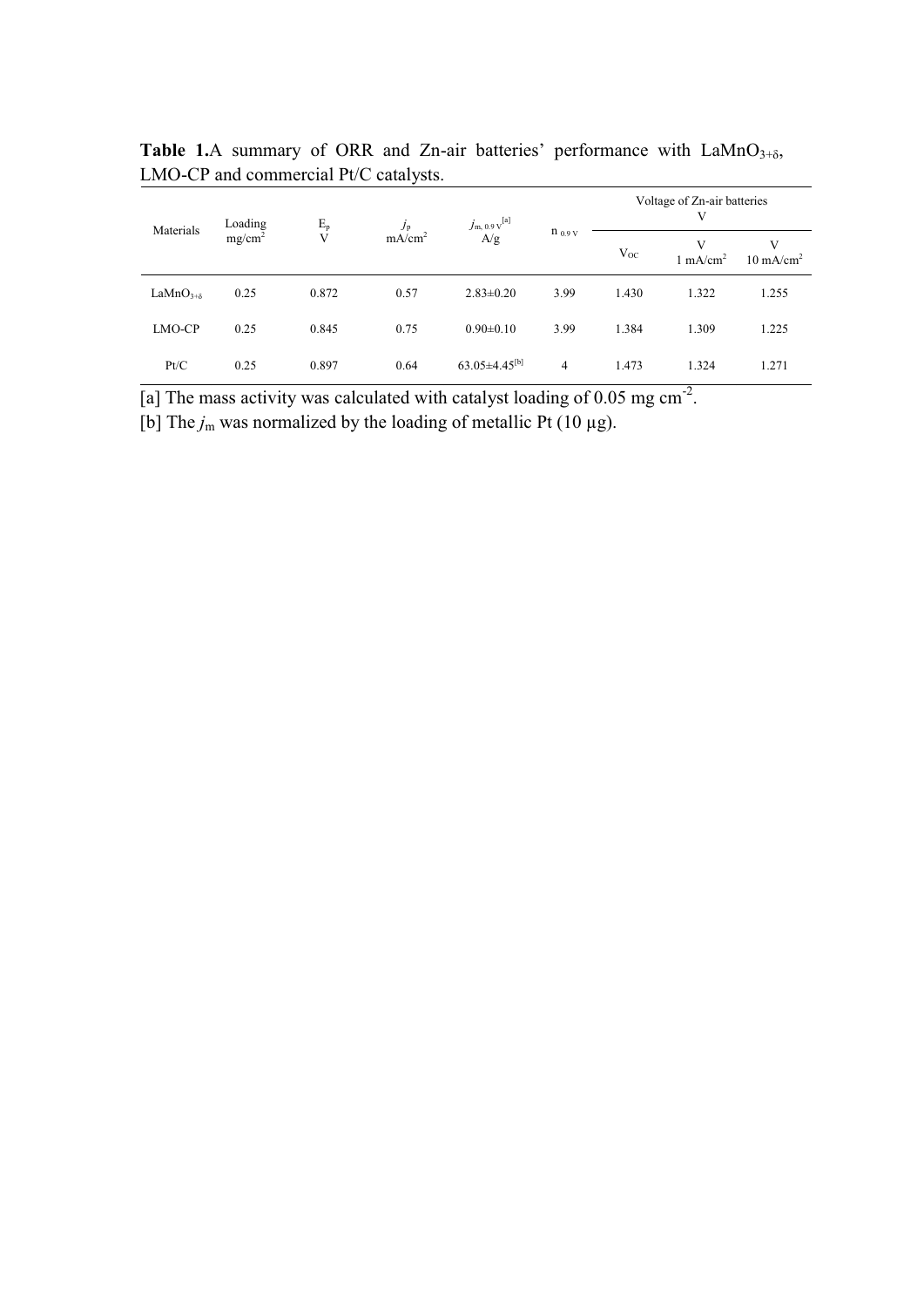**Supporting Information Click here to download Supporting Information: Supporting Information.docx**